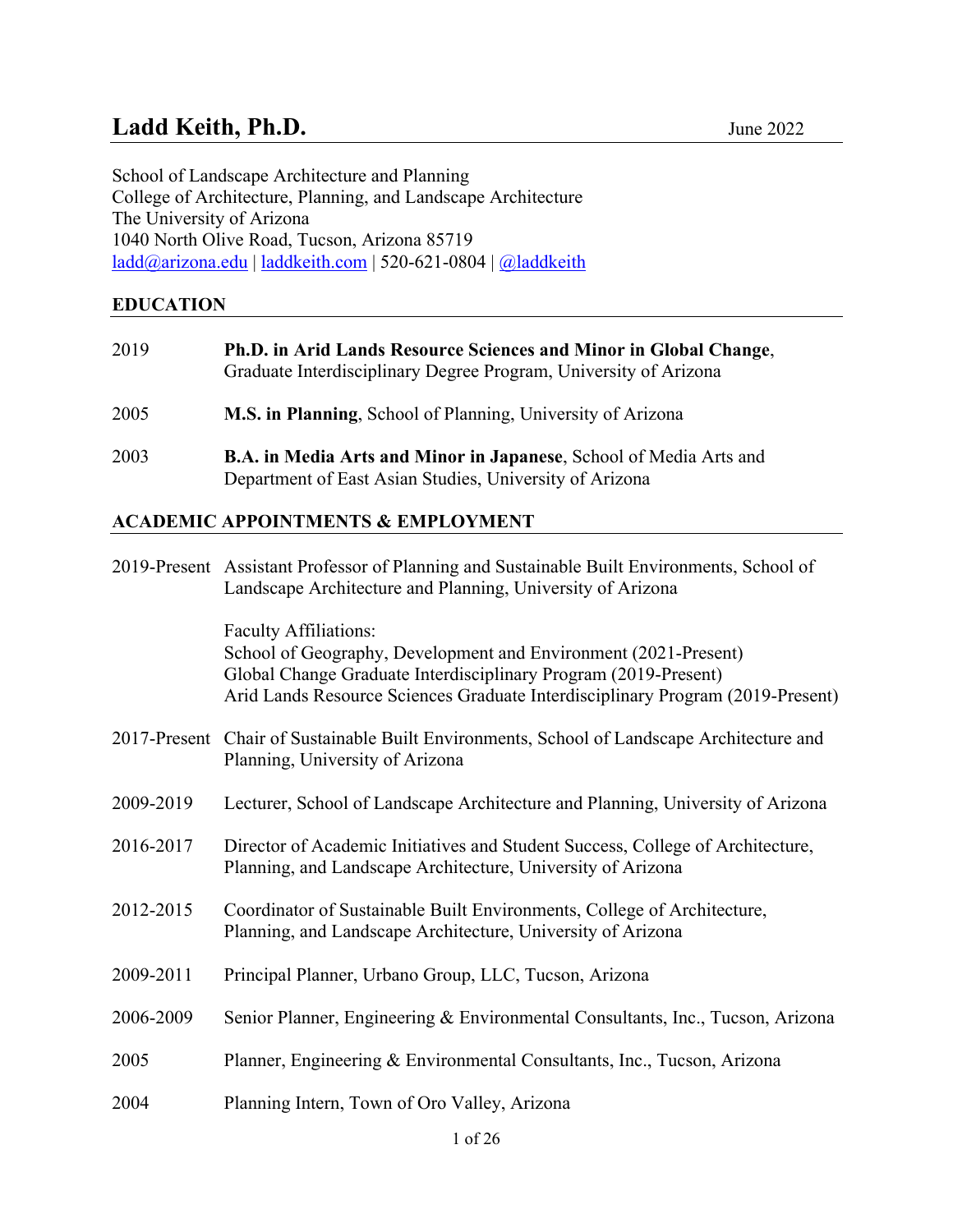### **PUBLICATIONS**

\*Student advisee

#### **Refereed Journal Articles**

- 6. Brown, Heidi E., **Ladd Keith**, Valerie Madera-Garcia\*, Anissa Taylor, Nicholas M. Ramirez, and Irene Ogata. (2022). Greening up for mosquitoes: A comparison of green stormwater infrastructure in a semi-arid region. *Journal of the American Mosquito Control Association*. 38(2), 109-112.<https://doi.org/10.2987/21-7055>
- 5. Meerow, Sara and **Ladd Keith.** (2021). Planning for extreme heat: A national survey of U.S. planners. *Journal of the American Planning Association.* <https://doi.org/10.1080/01944363.2021.1977682>
- 4. **Keith, Ladd**, Nicole Iroz-Elardo, Erika Austhof, Ida Sami\*, and Mona Arora. (2021). Extreme Heat at Outdoor COVID-19 Vaccination Sites. *The Journal of Climate Change and Health.* 4(2021), 100043. <https://doi.org/10.1016/j.joclim.2021.100043>
- 3. **Keith, Ladd,** Nicole Iroz-Elardo, Erika Austhof, Ida Sami\*, and Mona Arora. (2021). Response to correspondence on "Extreme heat at outdoor COVID-19 vaccination sites". *The Journal of Climate Change and Health.* 4(2021), 100073. <https://doi.org/10.1016/j.joclim.2021.100073>
- 2. **Keith, Ladd**, Sara Meerow, and Tess Wagner\*. (2020). Planning for extreme heat: A review. *Journal of Extreme Events,* 6(03n04), 2050003. <https://doi.org/10.1142/S2345737620500037>
- 1. Austhof, Erika, Vjollca Berisha, Ben McMahan, Gigi Owen, **Ladd Keith**, Matthew Roach, and Heidi E. Brown. (2020). Engaging public health stakeholders in climate and health adaptation. *Atmosphere*, 11(3), 265. <https://doi.org/10.3390/atmos11030265>

# **Editor-Reviewed Journal Article**

1. **Keith, Ladd**, Sara Meerow, David M. Hondula, V. Kelly Turner, and James C. Arnott. (2021). Deploy heat officers, policies and metrics. *Nature*. 598(7879), 29-31. <https://doi.org/10.1038/d41586-021-02677-2>

#### **Manuscripts Under Review**

- 4. **Keith, Ladd**, C.J. Gabbe, and Erika Lynn Schmidt\*. (Under review). Six "C" Strategies to Advance Urban Heat Planning and Governance.
- 3. Crisman, Jonathan Jae-An, **Ladd Keith**, Ida Sami\*, and Gregg M. Garfin. (Under review). "Chill City": The design and learning outcomes of interactive games about urban planning and extreme heat.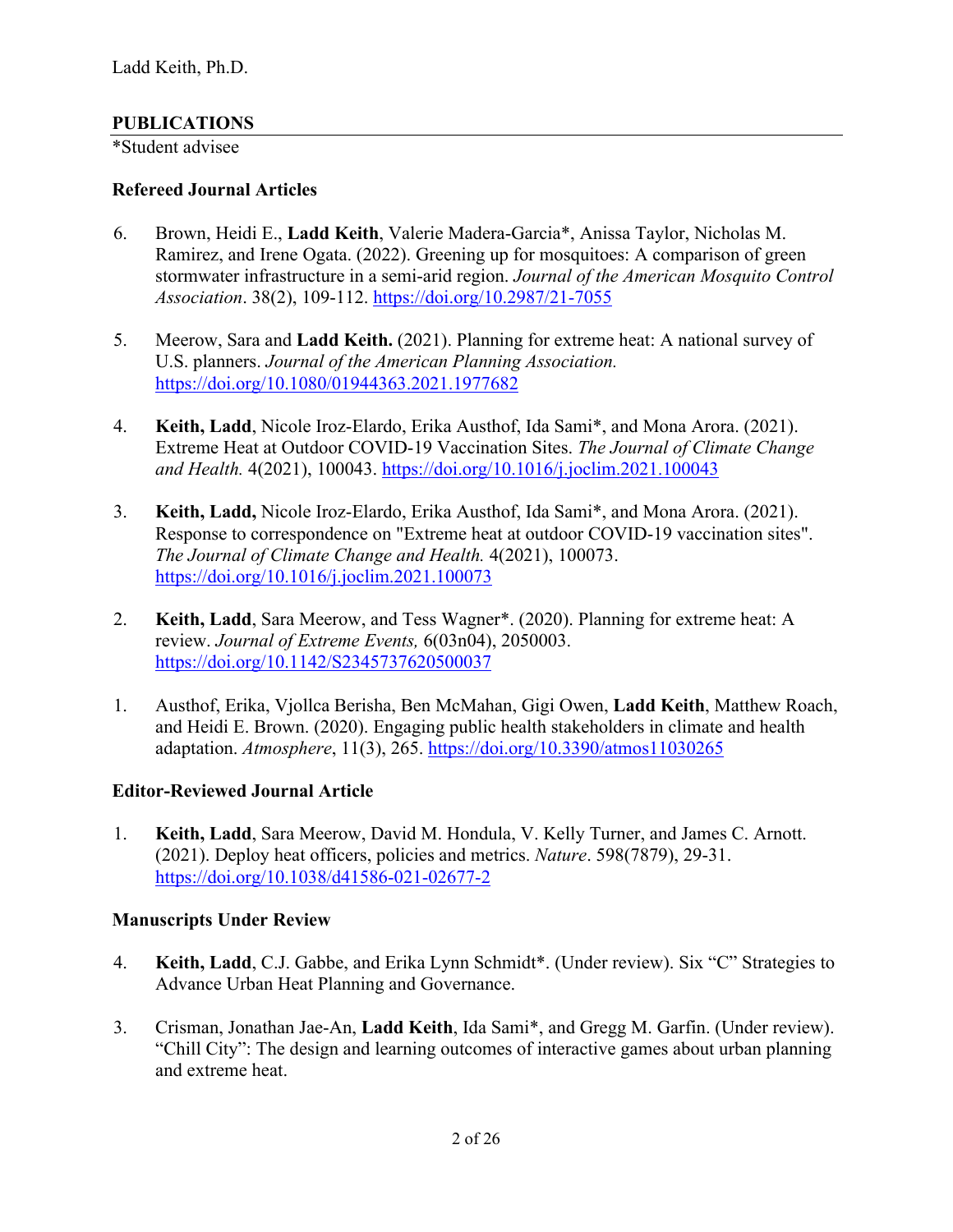- 2. Iuliano, Joseph\* and **Ladd Keith**. (Under review). Misses and Split Routes: Comparing Rider Behavior, Driver Interaction, and Route Choice for Cyclists in Tucson, AZ.
- 1. Logan, Kathryn G., **Ladd Keith**, Katharine L. Jacobs, Rebecca Shelton, Neha Gupta, and Amanda J. Leinberger, Rebecca Shelton. (Under review). Integrating energy justice with community climate action planning.

### **Works in Progress**

- 2. **Keith, Ladd** and Joseph E. Iuliano\*. (In preparation). Planning for climate adaptation in the U.S. Southwest.
- 1. **Keith, Ladd** and Gregg M. Garfin. (In preparation). Evaluating how climate action planning is being mainstreamed into comprehensive plans in the U.S. Southwest.

### **Refereed Technical Reports**

- 2. **Keith, Ladd** and Sara Meerow. (2022). Planning for Urban Heat Resilience. Planning Advisory Services (PAS) Report 600. American Planning Association. <http://www.planning.org/publications/report/9245695/>
- 1. Shumake-Guillemot, Joy (Ed.), Sulfikar Amir, Nausheen Anwar, Julie Arrighi, Stephan Böse-O'Reilly, Matt Brearley, Jamie Cross, Hein Daanen, Francesca de'Donato, Bernd Eggen, Andreas Flouris, Nicola Gerrett, Werner Hagens, Alina Herrmann, Maud Huynen, Hunter Jones, **Ladd Keith**, Aalok Khandekar, Jason Lee, Rachel Lowe, Franziska Matthies-Wiesler, Marie Morrella, Nathan Morris, Claudia Di Napoi, Anindrya Nastiti, Ian Norton, Lars Nybo, Elspeth Oppermann, Roop Singh, Lesliam Quiros-Alcala, Anouk Roeling, Ana M. Rule, Gerardo Sanchez Martinez, Joris van Loenhout, Peter Van Den Hazel, Kirsten Vanderplanken, and Benjamin Zaitchik. (2020). Protecting Health from Hot Weather during the COVID-19 Pandemic. Global Heat Health Information Network (GHHIN).<http://www.ghhin.org/heat-and-covid-19/>

#### **Non-Refereed Technical Reports**

- 14. **Keith, Ladd**, Nicole Iroz-Elardo, Ida Sami, and Erika Austhof. (2021). Extreme Heat at Outdoor Vaccination Sites: Banner South (Kino) Report. University of Arizona.
- 13. **Keith, Ladd**, Nicole Iroz-Elardo, Ida Sami, and Erika Austhof. (2021). Extreme Heat at Outdoor Vaccination Sites: Tucson Medical Center (TMC) Report. University of Arizona.
- 12. **Keith, Ladd**, Nicole Iroz-Elardo, Ida Sami, and Erika Austhof. (2021). Extreme Heat at Outdoor Vaccination Sites: UArizona POD Report. University of Arizona.
- 11. **Keith, Ladd**, Pegy Brimhall, Jill Allen Dixon, Chanceé Lundy, Riki Nishimura, Lauren McKim Callaghan, and August Williams-Eynon. (2020). Dallas, Texas: Tornado Recovery Emphasizing Urban and Climate Resilience around the Walnut Hill/Denton Drive Dallas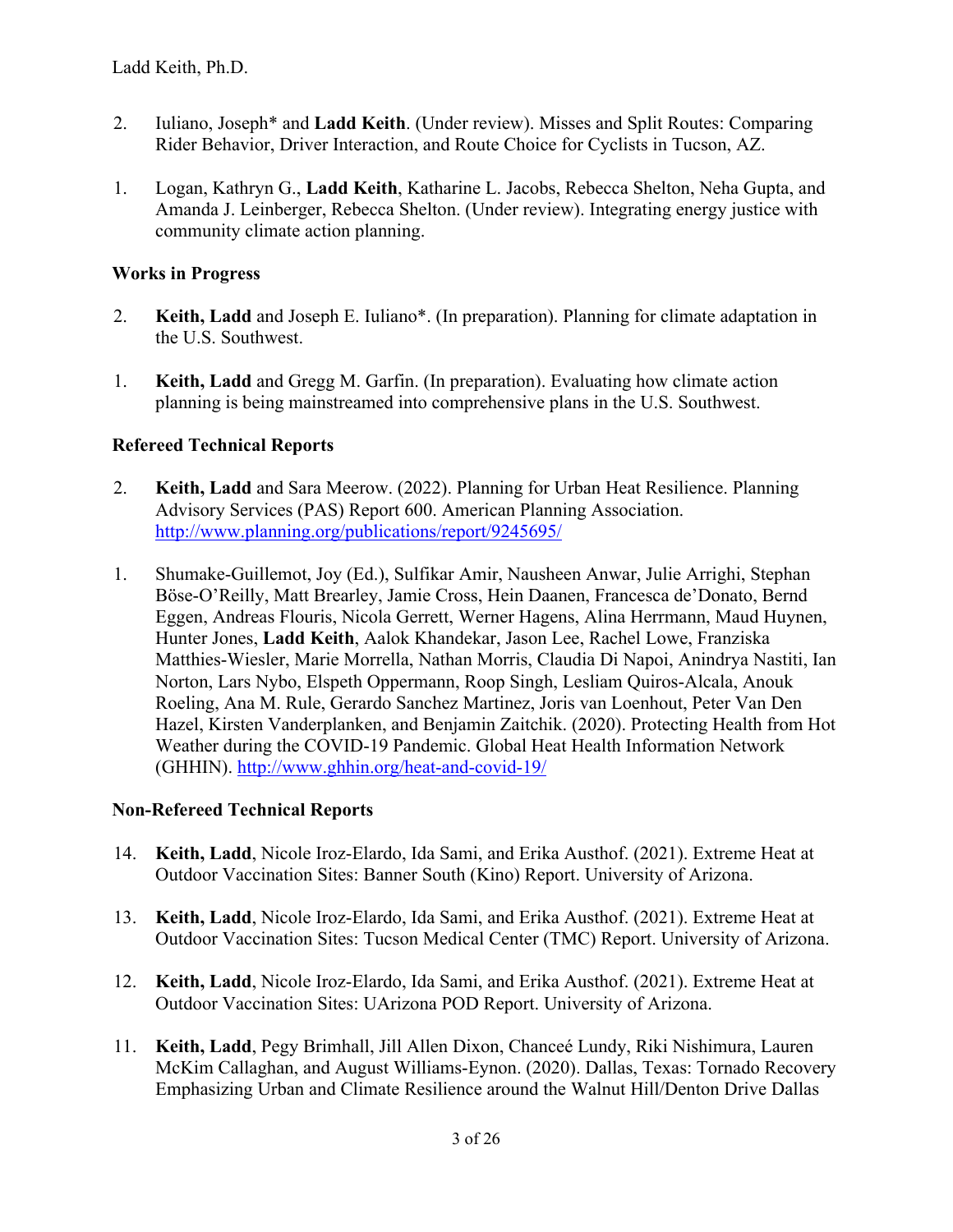Rapid Transit Station. Urban Land Institute, Advisory Services. <http://doi.org/10.13140/RG.2.2.16222.77126>

- 10. Meadow, Alison M., Jeremy Weiss, Sarah LeRoy, and **Ladd Keith**. (2020). Climate Profile for the Verde Valley. University of Arizona, Climate Assessment for the Southwest (CLIMAS).<https://doi.org/10.13140/RG.2.2.15258.26566>
- 9. **Keith, Ladd,** Ben McMahan, and Tess Wagner\*. (2019). Urban heat island maps and decision making. University of Arizona, Climate Assessment for the Southwest (CLIMAS).<http://doi.org/10.13140/RG.2.2.35788.49282>
- 8. Meadow, Alison M., Jeremy Weiss, Sarah LeRoy, **Ladd Keith**, Sharon Hausam, Ellu Nasser, Sascha Petersen, Alex Basaraba, and Nyssa Russell. (2019). Climate Profile for the Pueblo of Laguna. University of Arizona, Climate Assessment for the Southwest (CLIMAS).
- 7. **Keith, Ladd**, Michelle Beaman Chang, Jason Bonnet, Samia Byrd, John Macomber, Michael Rodriguez, Susannah Ross, Matt Steenhoek, Byron Stigge, Jay Valgora, Lauren McKim Callaghan, and Leah Sheppard. (2019). Miami, Florida: The Riverfront, the Bayfront, and the Ridge - A Holistic Approach to Waterfront Resilience. Urban Land Institute, Advisory Services.<https://doi.org/10.13140/RG.2.2.21986.27849>
- 6. Meadow, Alison M., Sarah LeRoy, Jeremy Weiss, and **Ladd Keith**. (2019). Climate profile for the Highlands at Dove Mountain. University of Arizona, Climate Assessment for the Southwest (CLIMAS). <http://doi.org/10.13140/RG.2.2.16389.83684>
- 5. Meadow, Alison M., Sarah LeRoy, Jeremy Weiss, and **Ladd Keith**. (2018). Climate profile for the City of Flagstaff, Arizona. University of Arizona, Climate Assessment for the Southwest (CLIMAS). <https://doi.org/10.13140/RG.2.2.20826.70083>
- 4. **Keith, Ladd**, Marcel Acosta, Amitabh Marthakur, Neal Payton, Jamie Simchik, Julie Underdahl, Cassie Wright, Paul Angelone, Alex Schoeder, and Clay Holk. (2018). Jacksonville, Florida: Leveraging Transit for Economic Development. Urban Land Institute, Advisory Services.<https://doi.org/10.13140/RG.2.2.12758.80960>
- 3. Taylor, Marilyn J., Zelalam Adefris, Janice Barnes, Matthijs Bouw, Dennis Carlberg, Justin Chapman, Tracy Gabriel, Mariane Jang, **Ladd Keith**, John Macomber, Molly McCabe, Cynthia McHale, Christine Morris, Jim Murley, Josh Murphy, and Phil Payne. (2018). Ten Principles for Building Resilience. Urban Land Institute. <http://doi.org/10.13140/RG.2.2.12653.95203>
- 2. Gurol, Kamuron, **Ladd Keith**, Shane Farthing, Richard Henderson, Anita Morrison, Carlos F. Perez, Jodi Slick, Alejandro Villegas, Katharine Burgess, Paul Angelone, and Leah Sheppard. (2016). El Paso, Texas: Active Transportation System. Urban Land Institute, Advisory Services.<http://doi.org/10.13140/RG.2.2.29536.02568>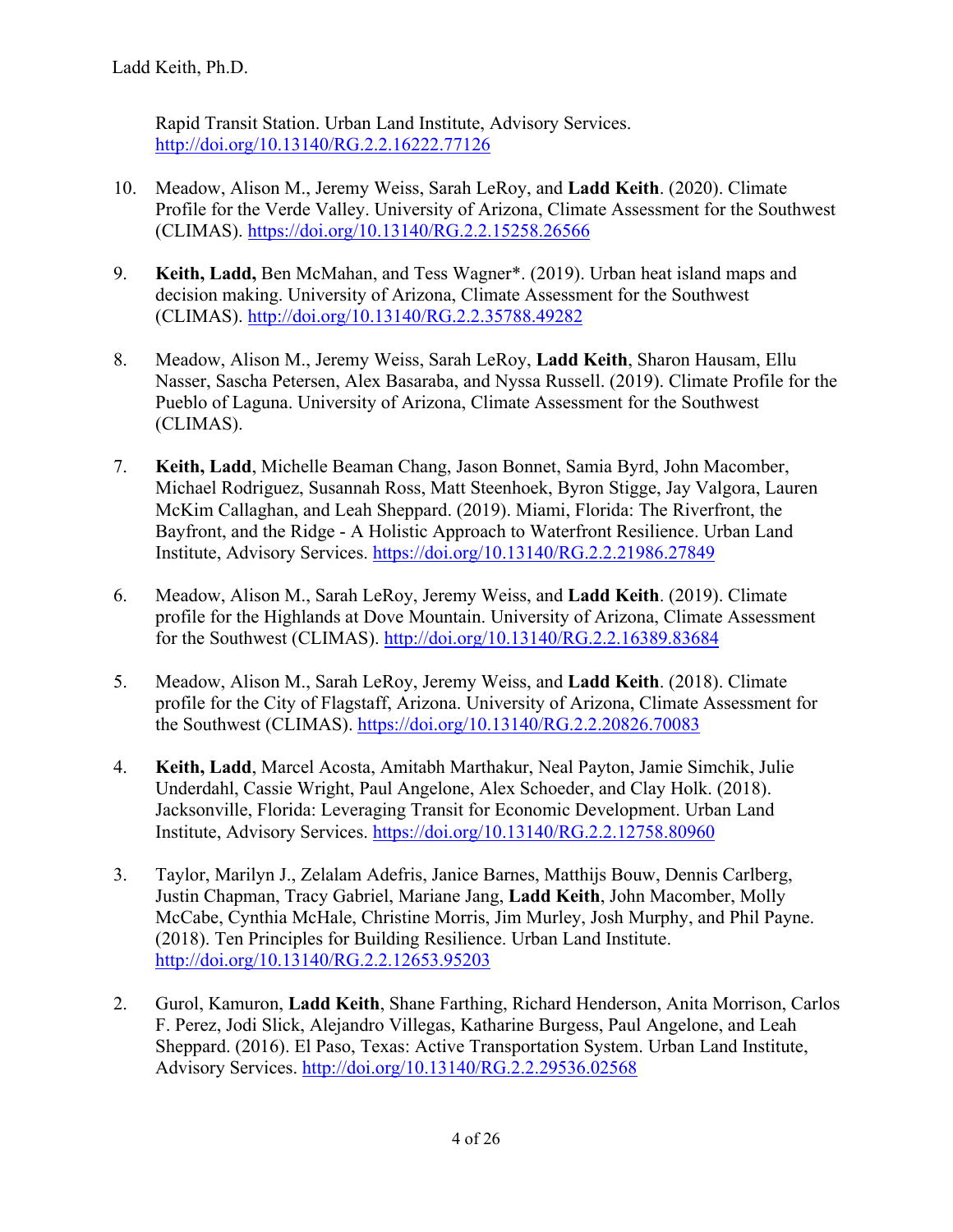1. Heid, Jim, Margaret Kaigh Doyle, Tracy Gabriel, **Ladd Keith**, Alan Razak, Michael A. Stern, Lindsey Willke, Sarene Marshall, Beth Silverman, and Paul Angelone. (2015). St. Tammany Parish, Louisiana: Bridging the Divide with the South Central Study Area through Resilience. Urban Land Institute, Advisory Services. <http://doi.org/10.13140/RG.2.2.14017.10084>

# **Op-Eds**

- 2. **Keith, Ladd** and Andrea K. Gerlak. (2021). There's no place in the US safe from the heat. *The Hill*. August 20, 2021. [https://thehill.com/opinion/energy-environment/568718-theres](https://thehill.com/opinion/energy-environment/568718-theres-no-place-in-the-us-safe-from-the-heat)[no-place-in-the-us-safe-from-the-heat](https://thehill.com/opinion/energy-environment/568718-theres-no-place-in-the-us-safe-from-the-heat)
- 1. **Keith, Ladd** and Sara Meerow. (2021). Cities must plan for heat resilience now. *Thomson Reuters Foundation*. July 5, 2021. <https://news.trust.org/item/20210705161002-pz8g0/>

### **Other Publications**

- 2. **Keith, Ladd** and Sara Meerow. (2021). Beat Extreme Heat with These 8 Tactics. *Planning Magazine*. Winter 2021, 12-14. [https://www.planning.org/planning/2021/fall/beat-extreme](https://www.planning.org/planning/2021/fall/beat-extreme-heat-with-these-8-tactics/)[heat-with-these-8-tactics/](https://www.planning.org/planning/2021/fall/beat-extreme-heat-with-these-8-tactics/)
- 1. **Keith, Ladd** and Sara Meerow. (2021). Urban Heat Resilience (PAS QuickNotes 95). American Planning Association (APA), Planning Advisory Service (PAS). <https://www.planning.org/publications/document/9219132/>

# **AWARDED RESEARCH GRANTS**

# **External Grants**

- 14. National Institute for Transportation & Communities (NITC), NITC 16 General Research Round 5. (2022). \$5,000. "NITC Diversity Grant Extension for Cool Corridors." PI: **Ladd Keith**.
- 13. U.S. Centers for Disease Control and Prevention (CDC). (2021-2026). \$2,000,000 awarded to Arizona Department of Health Services, \$486,504 subcontracted to University of Arizona. "Building Resilience Against Climate Effects (BRACE): Implementing and Evaluating Adaptation Strategies that Protect and Promote Human Health." PI: Heidi E. Brown; Co-I: **Ladd Keith**.
- 12. National Institute for Transportation & Communities (NITC), NITC 16 General Research Round 5. (2021-2022). \$75,000. "Assessing Cool Corridor Heat Resilience Strategies for Human-Scale Transportation." PI: **Ladd Keith**; Co-I: Nicole Iroz-Elardo and Kristina Currans.
- 11. U.S. National Oceanic and Atmospheric Administration (NOAA), Climate Program Office's Extreme Heat Risk Initiative. (2021-2022). \$147,474. "Plan Integration for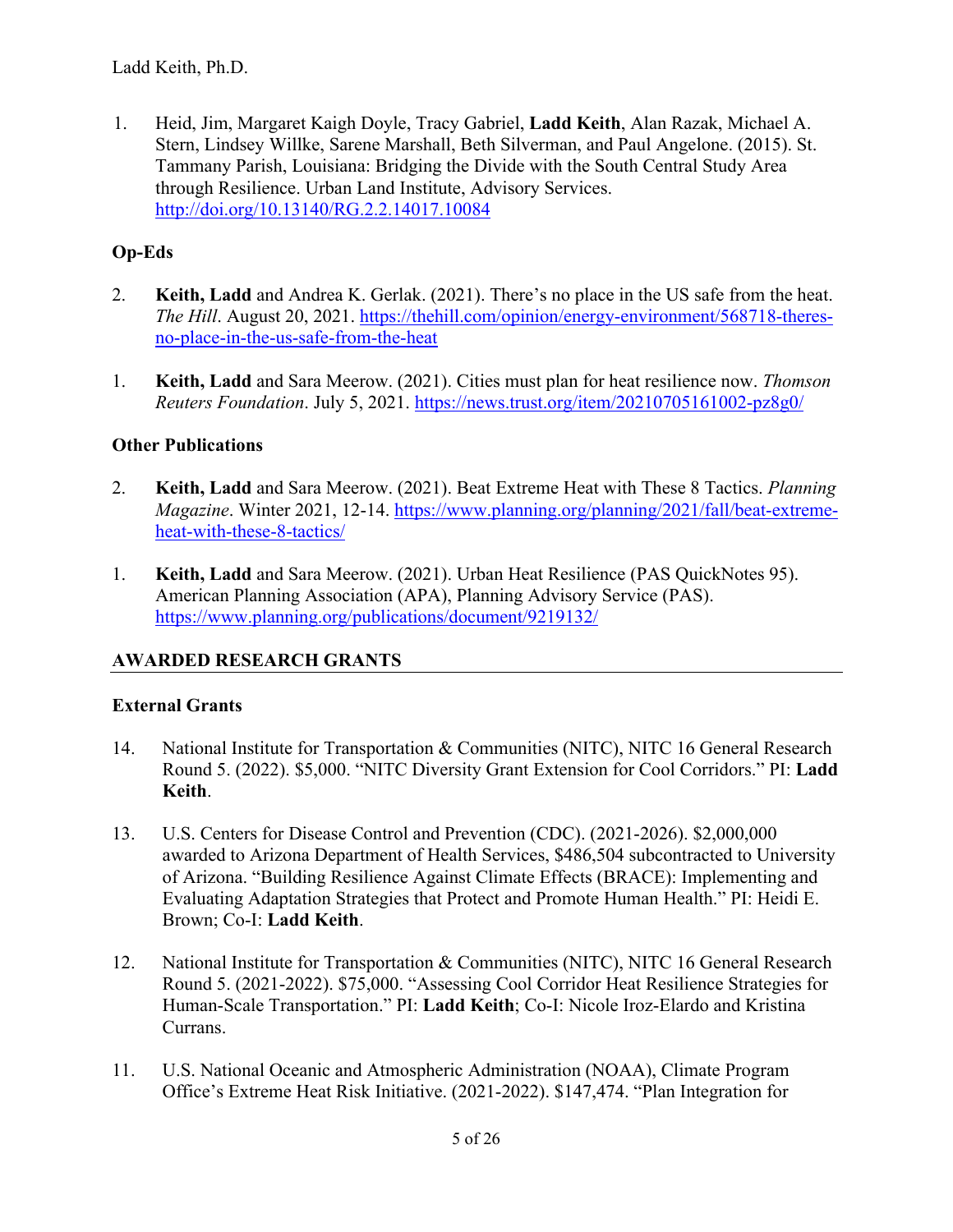Resilience Scorecard for Heat (PIRSH)." PI: **Ladd Keith**; Co-I: Sara Meerow and Joseph DeAngelis, Project Advisor: Philip Berke.

- 9. Robert Wood Johnson Foundation. (2020-2023) \$584,886, subaward of \$4,000. **"**Cool Kids, Cool Places, Cool Futures: Community-based, arts-enhanced, and youth-focused approach for equitable urban cooling and emergency management." PI: Braden Kay; Co-I: Katja Brundiers and Paul Coseo. Research Support: **Ladd Keith**.
- 8. U.S. National Oceanic and Atmospheric Administration (NOAA), A Regional Integrated Sciences and Assessments Program (RISA), Climate Assessment in the Southwest (CLIMAS). (2020-2021). \$40,000. "Urban heat and health interventions and evidence gaps." PI: **Ladd Keith**.
- 5. U.S. National Oceanic and Atmospheric Administration (NOAA), Regional Integrated Sciences and Assessments (RISA), Climate Assessment in the Southwest (CLIMAS). (2018-2020). \$67,356. "Water harvesting as a mal-adaptation in respect to vector-borne diseases." PI: Heidi E. Brown; Co-I: **Ladd Keith**.
- 4. U.S. National Oceanic and Atmospheric Administration (NOAA), Regional Integrated Sciences and Assessments (RISA), Climate Assessment in the Southwest (CLIMAS). (2017-2020). \$487,586. "Community climate profiles to support adaptation planning." PI: Alison Meadow; Co-I: **Ladd Keith**, Sarah LeRoy, and Jeremy Weiss.
- 3. U.S. Centers for Disease Control and Prevention (CDC), Pacific Southwest Regional Center of Excellence in Vector-borne Diseases (PACVEC) Training Grant Program. (2018-2019). \$25,000. "Is adaptation mal-adaptation: An assessment of mosquitos and water harvesting." PI: Heidi E. Brown; Co-I: **Ladd Keith**.
- 2. U.S. National Oceanic and Atmospheric Administration (NOAA), Regional Integrated Sciences and Assessments Program (RISA), Climate Assessment in the Southwest (CLIMAS). (2017-2019). \$121,336. "Evaluating the use of urban heat island and heat increase modeling in land use planning." PI: **Ladd Keith**; Co-I: Ben McMahan.
- 1. U.S. National Oceanic and Atmospheric Administration (NOAA), Regional Integrated Sciences and Assessments (RISA), Climate Assessment in the Southwest (CLIMAS). (2016-2017). \$45,281. "Year 5 assessment: Urban resilience in Arizona and New Mexico." PI: **Ladd Keith**.

# **Internal Grants**

- 3. University of Arizona, Office for Research, Innovation and Impact, Research Advancement Grants. (2021). \$8,403. "Extreme Heat at Pima County COVID-19 Vaccination Sites." PI: **Ladd Keith**; Co-I: Nicole Iroz-Elardo and Ida Sami, Project Advisor: Erika Austhof.
- 2. University of Arizona, Office for Research, Innovation, and Impact. (2020-2021).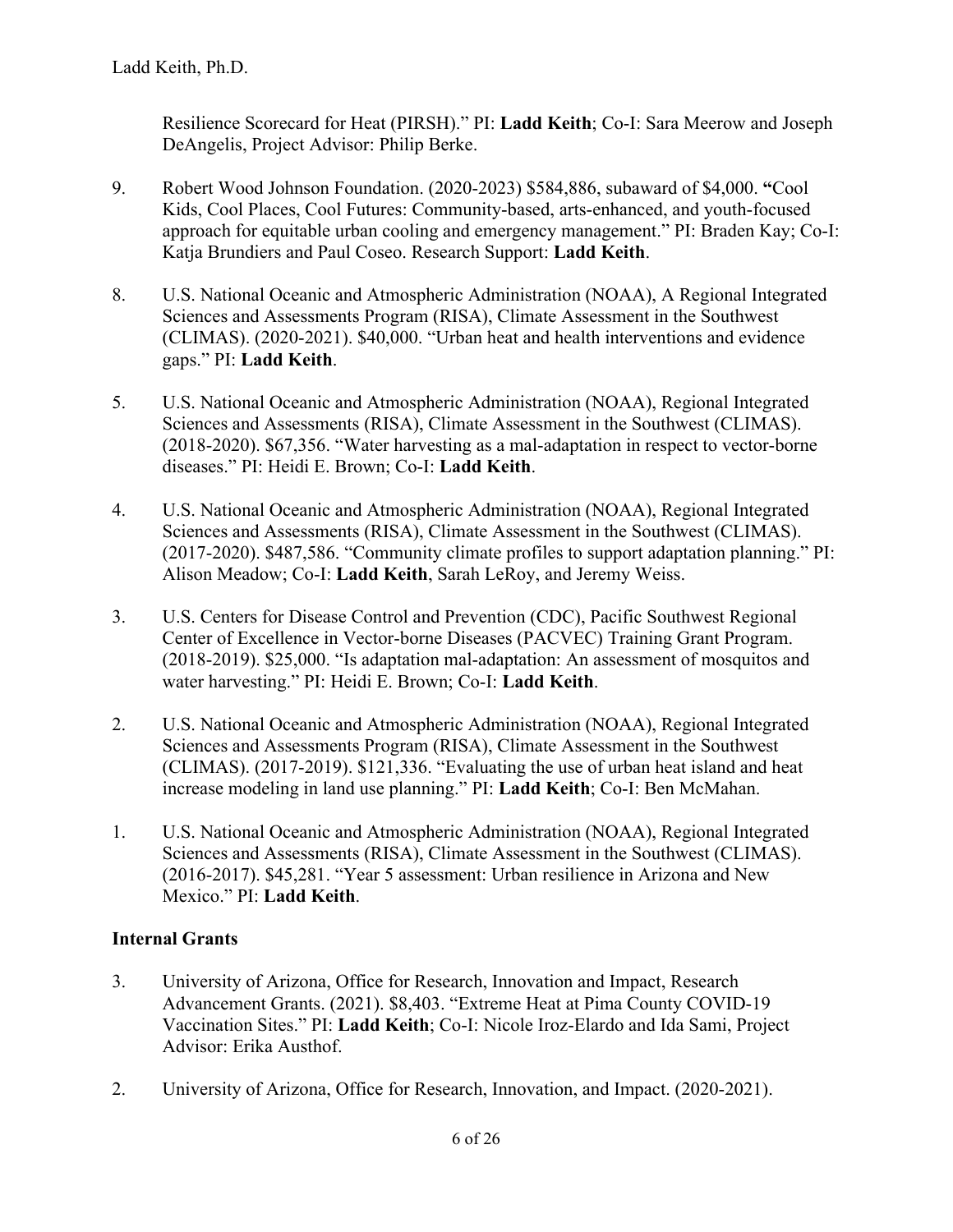\$44,973. "Heat, Housing, and Health: Convergent Exposure and Thermal Insecurity in Mobile and Manufactured Housing." PI: Mark Kear; Co-I: Kacey Ernst, Gregg Garfin, **Ladd Keith**, Margaret Wilder, Patricia Solis, and David Hondula.

1. University of Arizona, Office for Research, Innovation, and Impact. (2020). \$8,850. "Visioning a cooler Tucson: Participatory planning for extreme heat resilience." PI: Jonathan Jae-an Crisman; Co-I: **Ladd Keith** and Gregg Garfin.

### **HONORS AND AWARDS**

| 2020 | Darryl B. Dobras Award for Excellence, College of Architecture, Planning and<br>Landscape Architecture, University of Arizona    |
|------|----------------------------------------------------------------------------------------------------------------------------------|
| 2019 | Rising Star Award, Advisory Services, Urban Land Institute                                                                       |
| 2016 | 40 Under 40, Urban Land Institute                                                                                                |
| 2014 | Darryl B. Dobras Award for Excellence, College of Architecture, Planning and<br>Landscape Architecture, University of Arizona    |
| 2005 | Student Planning Project Award for the Arizona City Area Plan in Pinal County,<br>American Planning Association, Arizona Chapter |
| 1999 | Carol J. Carter Scholarship, University of Arizona                                                                               |

#### **PRESENTATIONS**

#### **Invited Presentations**

| 2022 | Presenter, "Planning for Urban Heat Resilience." SPAN Lecture Series. Southwest<br>Practitioners Adaptation Network (SPAN). (Virtual). May 23, 2022.                                                                                                                                                           |
|------|----------------------------------------------------------------------------------------------------------------------------------------------------------------------------------------------------------------------------------------------------------------------------------------------------------------|
| 2022 | Moderator, "Geospatial Online Tools for Public Participation Demonstrations."<br>Mapping the Way Ahead: Online Geospatial Tools for Public Participation.<br>University of Arizona, Udall Center. Washington, D.C. May 11, 2022.                                                                               |
| 2022 | Presenter and Moderator, "Community Perspectives: Roundtable discussion with<br>state and local partners to understand current priorities and challenges in heat<br>resilience planning." National Integrated Heat Health Information Systems<br>(NIHHIS) National Meeting. NIHHIS. (Virtual). April 26, 2022. |
| 2022 | Co-host and Moderator, 6 <sup>th</sup> Annual Arizona Extreme Heat Planning Workshop.<br>Arizona Department of Health Services, National Weather Service, Arizona State<br>University, and University of Arizona. (Virtual). April 25, 2022.                                                                   |
| 2022 | Presenter, "City of Tucson Climate Action and Adaptation Plan." Drachman                                                                                                                                                                                                                                       |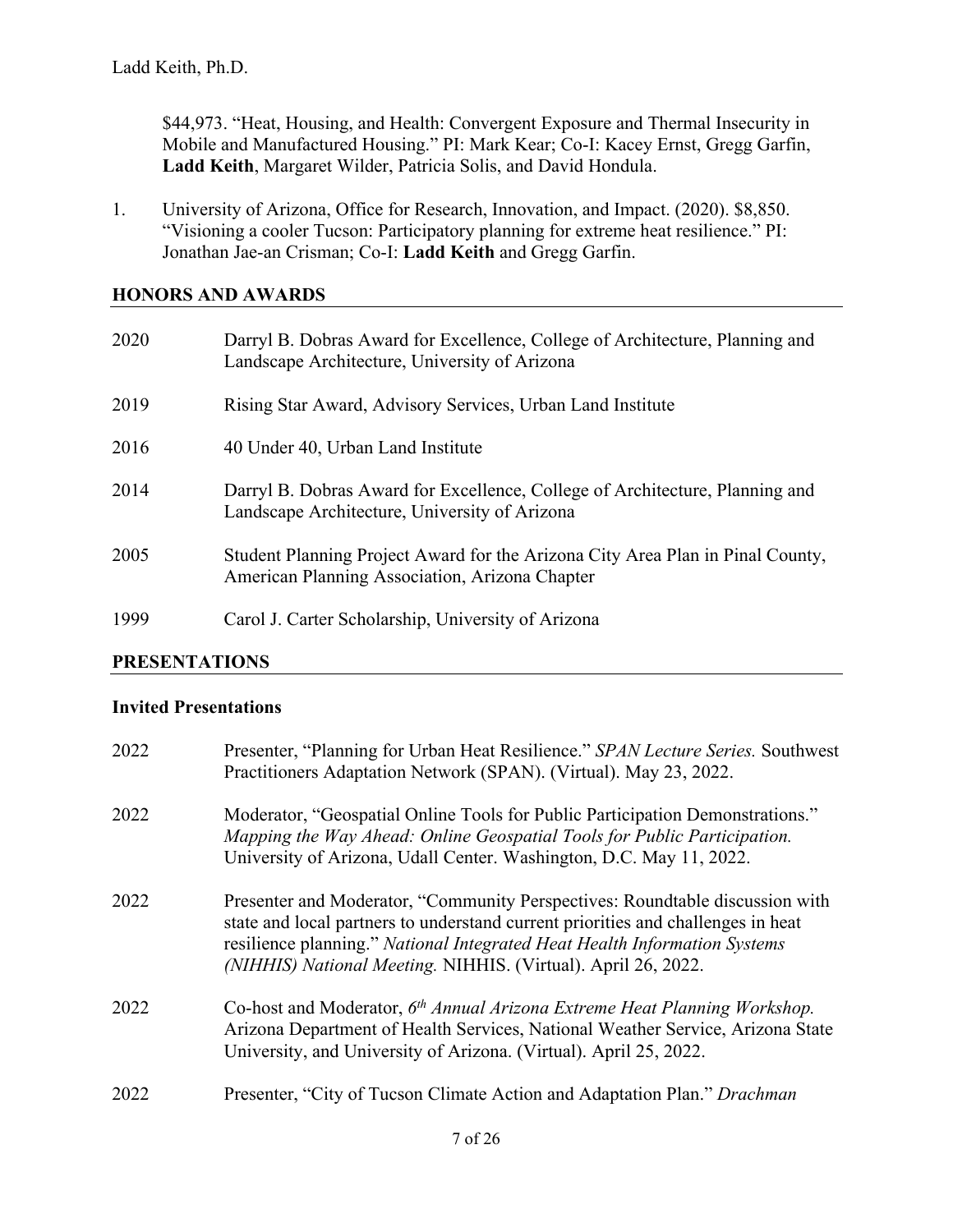|      | Institute Relaunch. University of Arizona. Tucson, Arizona. April 13, 2022.                                                                                                                                                           |
|------|---------------------------------------------------------------------------------------------------------------------------------------------------------------------------------------------------------------------------------------|
| 2022 | Presenter, "Planning for Extreme Heat." Lifelong Learning in Retirement at the<br>Highlands. The Highlands at Dove Mountain. Marana, Arizona (Virtual).<br>February 9, 2022.                                                          |
| 2022 | Presenter, "Planning for Extreme Heat & Equity." First Annual Symposium.<br>American Planning Association (APA) Sustainable Communities Division (SCD).<br>(Virtual). January 13, 2022.                                               |
| 2021 | Presenter, "Best Practices for Cross Governmental and Interdisciplinary<br>Collaboration to Advance Heat Governance." Southeast Florida Regional Climate<br>Change Compact's Virtual Workshop. (Virtual). November 8, 2021.           |
| 2021 | Presenter, "National Perspectives to Local Applications." City of Tucson 12th<br>Urban Heat Island Workshop. (Virtual). November 3, 2021.                                                                                             |
| 2021 | Moderator and Presenter, "Prioritize and Integrate Heat Planning." National<br>Integrated Heat Health Information Systems (NIHHIS) Urban Heat Island<br>Community of Practice Webinar Series. U.S. NOAA. (Virtual). October 28, 2021. |
| 2021 | Presenter, "Plan Integration and Governance." NOAA Climate and Equity<br>Roundtable: Heat Resilience in the U.S. Southwest. U.S. NOAA. (Virtual).<br>October 20, 2021.                                                                |
| 2021 | Roundtable Participant, "Extreme Heat and Climate Justice." American Collegiate<br>Schools of Planning 2021 Annual Conference. (Virtual). October 7, 2021.                                                                            |
| 2021 | Presenter, "Planning for Urban Heat Resilience." SGDE Colloquium Series.<br>University of Arizona, School of Geography, Development and Environment,<br>Tucson, Arizona. (Virtual). September 24, 2021.                               |
| 2021 | Presenter, "Keeping Homes and Cities Cool: Heat Governance." Arizona Senior<br>Academy. Academy Village. Tucson, Arizona. September 8, 2021.                                                                                          |
| 2021 | Moderator, "Creating Cooler Homes and Schools." Climate Adaptation Research<br>Symposium 2021. UCLA Luskin Center for Innovation. Los Angeles, California.<br>(Virtual). September 8, 2021.                                           |
| 2021 | Panelist, "Urban Heat Resilience." Wonder at Home. University of Arizona<br>Foundation, Tucson, Arizona. (Virtual). July 22, 2021.                                                                                                    |
| 2021 | Panelist, "Addressing Climate Risk through Equitable Community Development."<br>Federal Reserve Bank of San Francisco. San Francisco, California. (Virtual). July<br>21, 2021.                                                        |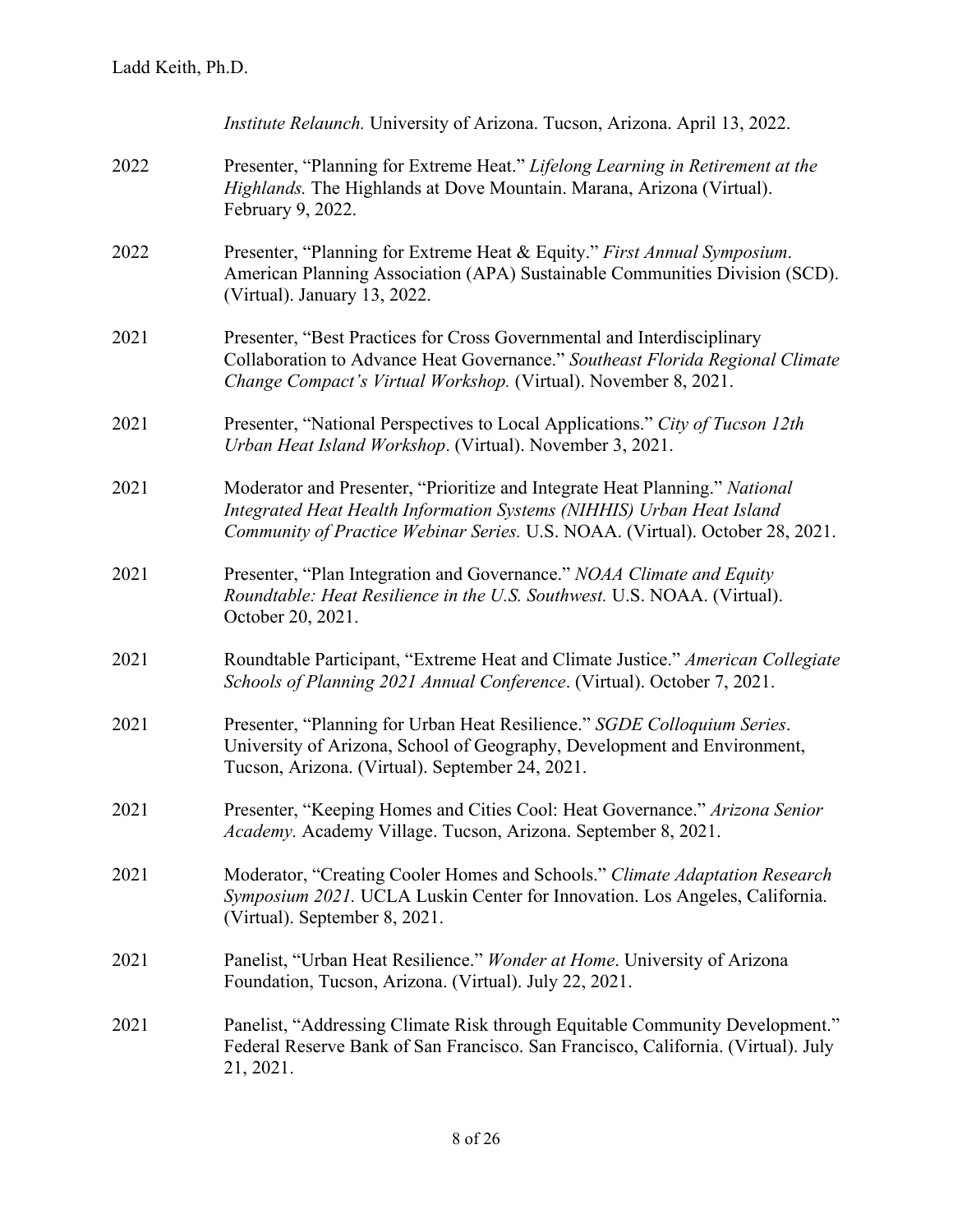| 2021 | Presenter, "Extreme Heat at Outdoor COVID-19 Vaccination Sites." Restruct<br>Virtual Symposium. University of Arizona. Tucson, Arizona. (Virtual). May 17,<br>2021.                                                                                         |
|------|-------------------------------------------------------------------------------------------------------------------------------------------------------------------------------------------------------------------------------------------------------------|
| 2021 | Presenter, "Extreme Heat Network." Network of Networks Meeting. American<br>Society of Adaptation Professionals (ASAP). (Virtual). May 14, 2021.                                                                                                            |
| 2021 | Presenter and Discussion Lead, "Planning for Extreme Heat, Creating Regional<br>Extreme Heat Resilience Plans." 2021 Carolinas Climate Resilience Conference.<br>U.S. NOAA Carolinas Integrated Sciences and Assessments (CISA). (Virtual).<br>May 5, 2021. |
| 2021 | Co-Facilitator, "Roundtable Discussion - Climate Resilience: How Can We Get<br>There?" $16th$ Annual Trends Days. Urban Land Institute – Arizona. (Virtual).<br>April 22, 2021.                                                                             |
| 2021 | Presenter, "Extreme Heat at Outdoor COVID-19 Vaccination Sites." State of<br>Arizona Extreme Heat Planning Webinar. Arizona Department of Health<br>Services, National Weather Service, and Arizona State University. (Virtual). April<br>19, 2021.         |
| 2021 | Presenter, "Advancing the Theory and Practice of Urban Heat Resilience: Data<br>and Information Needs." Restruct Workshop. University of Arizona, Tucson,<br>Arizona. (Virtual). February 25, 2021.                                                         |
| 2020 | Panelist, "ASAP Job Seekers Professional Development." ASAP Virtual Network<br>Meeting. American Society of Adaptation Professionals (ASAP). (Virtual).<br>October 27, 2020.                                                                                |
| 2020 | Presenter, "Land use, energy, buildings, and climate." Climate Change: Why<br><i>accepting and responding to it matters to all of us. Sierra Evangelical Lutheran</i><br>Church. Sierra Vista, Arizona. (Virtual). September 30, 2020.                      |
| 2020 | Presenter, "Sustainable Design, Resilient Cities: The Inequities of Urban Heat."<br>Planet Now! Conversations in Environmental Studies. Rice University Center for<br>Environmental Studies. Houston, Texas. (Virtual). September 28, 2020.                 |
| 2020 | Panelist, "APA-AZ Mentoring session." American Planning Association, Arizona<br>Chapter Conference. Buckeye, Arizona. (Virtual). September 11, 2020.                                                                                                        |
| 2020 | Presenter, "Increasing Resilience to the Urban Heat Island." SHADE 2020:<br>Southwest Horticulture Annual Day of Education. Arizona Nursery Association.<br>Tempe, Arizona. (Virtual). September 4, 2020.                                                   |
| 2020 | Panelist, "Where We Live and Work Panel." Arizona Thrives. The Nature<br>Conservancy. Phoenix, Arizona. (Virtual). September 2, 2020.                                                                                                                       |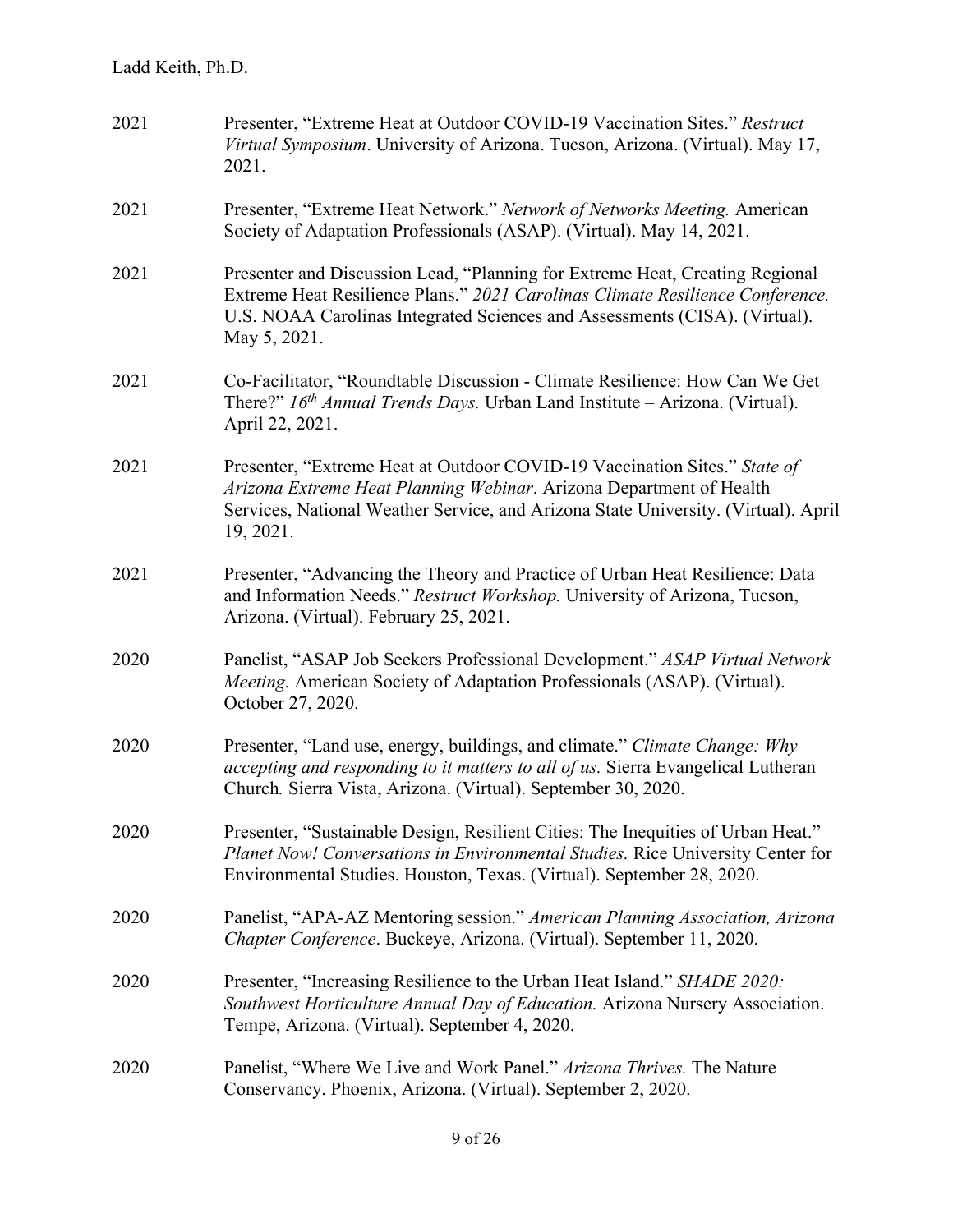| 2020 | Presenter with Alison Meadow, "Mitigating the Urban Heat Island." 29 <sup>th</sup> Annual<br>Desert Horticulture Conference. University of Arizona. Tucson, Arizona.<br>(Virtual). May 29 – June 4, 2020.                                                   |
|------|-------------------------------------------------------------------------------------------------------------------------------------------------------------------------------------------------------------------------------------------------------------|
| 2020 | Panelist, "Lessons learned in the Southwest." Southwest Practitioners Adaptation<br>Network. University of Nevada, Las Vegas. Las Vegas, Nevada. February 7,<br>2020.                                                                                       |
| 2019 | Presenter, "Climate justice and planning for extreme heat." Restruct Built<br>Environment Research Symposium. University of Arizona. Tucson, Arizona.<br>December 12, 2019.                                                                                 |
| 2019 | Presenter, "Developing climate action plans: What to consider and where to<br>start." Climate 2020: Seven Generations for Arizona, Northern Arizona<br>University. Flagstaff, Arizona. November 16, 2019.                                                   |
| 2019 | Presenter, "Heat mitigation through green infrastructure." Water Resource<br>Research Center – Brownbag. University of Arizona. Tucson, Arizona.<br>November 11, 2019.                                                                                      |
| 2019 | Moderator and discussant, "Podcast, cli-fi, and science storytelling for climate<br>action in the built environment." TENWEST Impact Festival. Tucson, Arizona.<br>October 18, 2019.                                                                        |
| 2019 | Moderator, "Planning for resilience in the face of climate change and changing<br>rainfall patterns." American Planning Association, Arizona Chapter Conference.<br>Oro Valley, Arizona. September 11, 2019.                                                |
| 2019 | Panelist, "Panel of social science, arts and humanities scholars." National Science<br>Foundation - CURES Connections Workshop: New Voices and Paths to Urban<br>Sustainability. University of Illinois at Chicago. Chicago, Illinois. August 7-8,<br>2019. |
| 2019 | Workshop Participant. National Science Foundation - Practitioner Led Urban<br>Sustainability Symposium. University of Michigan. Ann Arbor, Michigan. July 7-<br>10, 2019.                                                                                   |
| 2019 | Presenter, "Planning for urban heat – Lessons from the U.S. Southwest." Urban<br>Design Forum - Fellows Program, Turning the Heat. New York City Mayor's<br>Office of Resiliency. New York, New York (Virtual). June 28, 2019.                              |
| 2019 | Presenter, "Climate action student engagement." University Climate Change<br>Coalition (UC3), University of Arizona. Tucson, Arizona. May 23, 2019.                                                                                                         |
| 2019 | Presenter, "Future-proofing your returns: Climate risk and your bottom line."                                                                                                                                                                               |
|      |                                                                                                                                                                                                                                                             |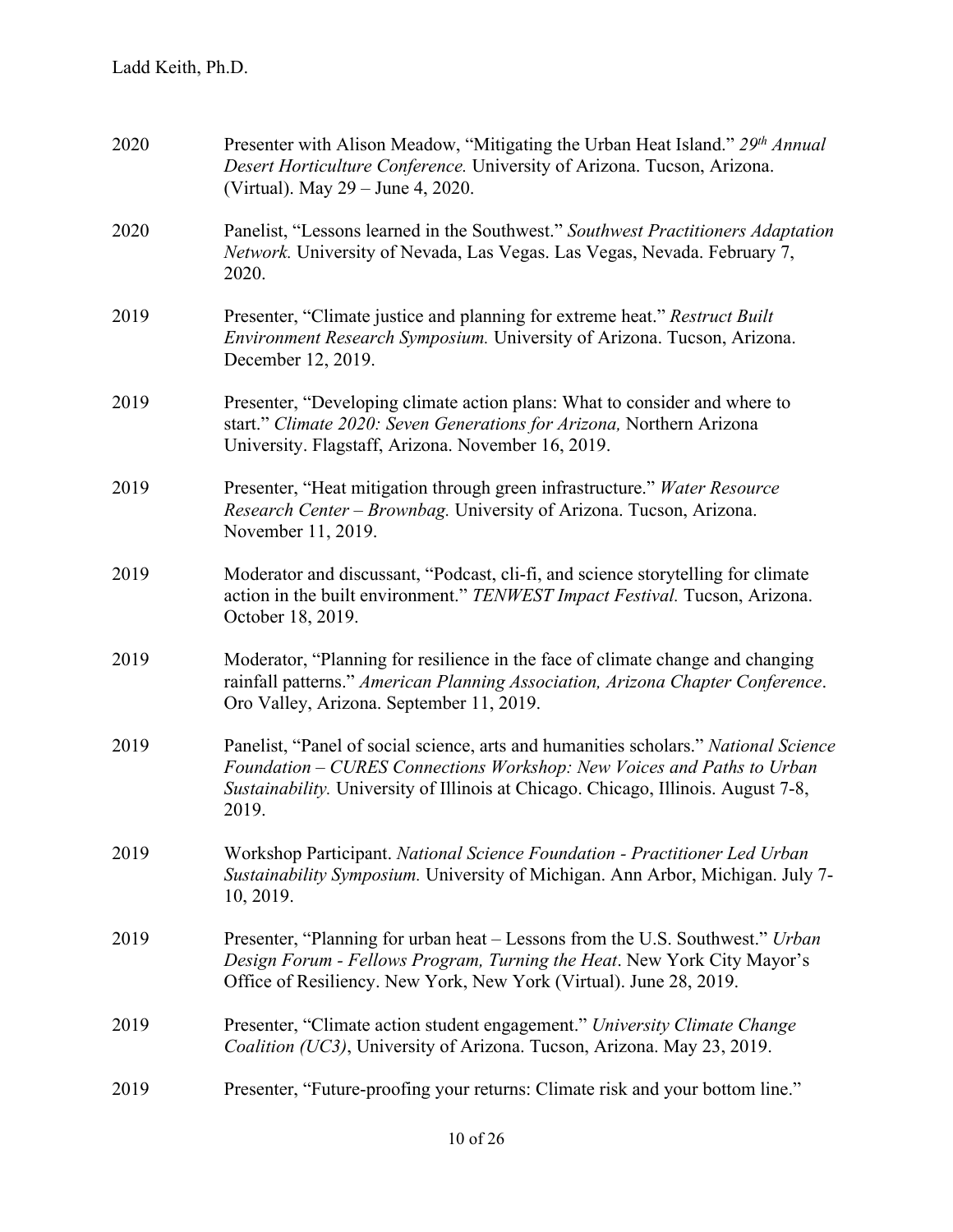|      | Urban Land Institute - Arizona. Phoenix, Arizona. April 25, 2019.                                                                                                                                                                                                                                      |
|------|--------------------------------------------------------------------------------------------------------------------------------------------------------------------------------------------------------------------------------------------------------------------------------------------------------|
| 2019 | Presenter and Facilitator, "Heat data for urban planning." State of Arizona<br>Extreme Heat Planning Workshop. Arizona Department of Health Services,<br>National Weather Service, and Arizona State University. Phoenix, Arizona. April<br>8, 2019.                                                   |
| 2019 | Presenter, "Community planning for climate action." AMS 99 <sup>th</sup> Annual Meeting -<br>Sustainable Cities Network of Arizona Roundtable Event. American<br>Meteorological Society (AMS). Phoenix, Arizona. January 10, 2019.                                                                     |
| 2019 | Panelist, "Emerging needs, opportunities, and careers in climate information<br>services: Key sector perspectives." AMS 99 <sup>th</sup> Annual Meeting - Seventh<br>Symposium on Weather, Water, and Climate Enterprise. American<br>Meteorological Society (AMS). Phoenix, Arizona. January 5, 2019. |
| 2018 | Panelist, "State of practice: The built environment in the Southwest." SWAF.<br>American Society of Adaptation Professionals (ASAP), Southwest Adaptation<br>Forum (SWAF), and University of Arizona. Tucson, Arizona. October 30, 2018.                                                               |
| 2018 | Presenter, "Evaluating the use of urban heat maps in planning." Urban Resilience<br>Lightning Talks and Networking Hour. University of Arizona, Center for Climate<br>Adaptation Science and Solutions (CCASS). Tucson, Arizona. October 5, 2018.                                                      |
| 2018 | Panelist, "Cities and communities: Can Tucson survive peak drought and<br>warming?" Surviving Peak Drought and Warming Workshop. University of<br>Arizona. Tucson, Arizona. March 29, 2018.                                                                                                            |
| 2017 | Presenter, "Evaluating the use of urban heat island and heat increase modelling in<br>land use planning and decision-making." CLIMAS Colloquium Series. University<br>of Arizona, Climate Assessment for the Southwest (CLIMAS). Tucson, Arizona.<br>September 29, 2017.                               |
| 2017 | Presenter, "Planning for climate mitigation and resilience for cities in the U.S.<br>Southwest." Southwest Tribal Climate Change Network Call. University of<br>Arizona, Native Nations Climate Change Adaptation Program. Tucson, Arizona<br>(Virtual). July 12, 2017.                                |
| 2017 | Presenter, "CLIMAS 5-year assessment update." Monthly RISA Call. U.S.<br>NOAA, Regional Integrated Sciences and Assessments (RISA) Program. (Virtual)<br>July 6, 2017.                                                                                                                                 |
| 2016 | Panelist, "Influence of politics on planning." Brownbag Panel. American<br>Planning Association, Arizona Chapter - Southern Section. Tucson, Arizona.<br>October 21, 2016.                                                                                                                             |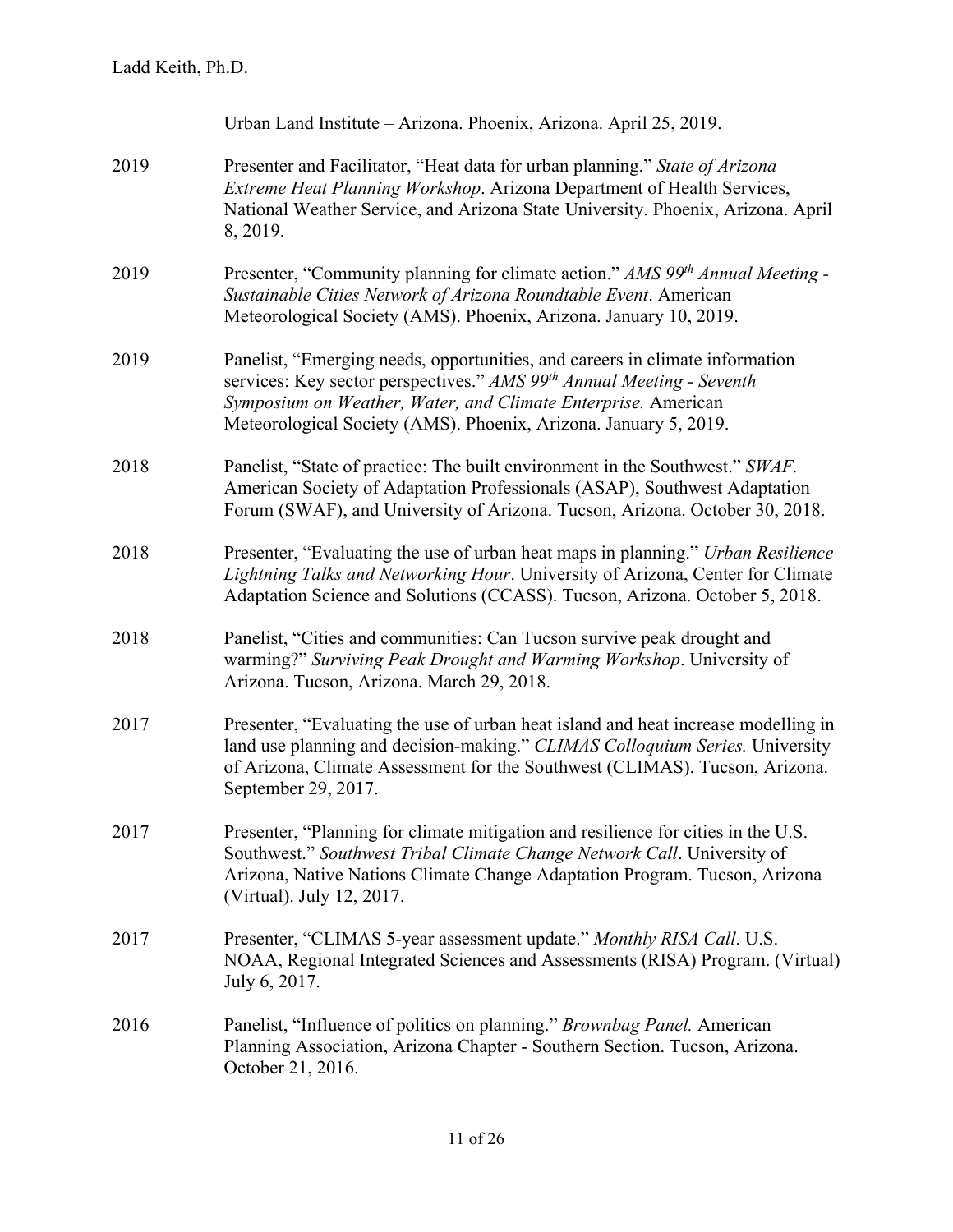| 2014 | Panelist, "The curriculum: Perspectives in building sustainability literacy into<br>coursework." Arizona Higher Education Sustainability Conference. University of<br>Arizona. Tucson, Arizona. March 25, 2014. |
|------|-----------------------------------------------------------------------------------------------------------------------------------------------------------------------------------------------------------------|
| 2013 | Moderator, "Where do I fit into planning?" Brownbag Panel. American Planning<br>Association, Arizona Chapter - Southern Section. Tucson, Arizona. March 21,<br>2013.                                            |
| 2012 | Moderator, "Smarter cities: Technology as a tool in real estate development and<br>urban design." ULI Fall Meeting. Urban Land Institute (ULI). Denver, Colorado.<br>October 17, 2012.                          |
| 2012 | Panelist, "Careers in sustainability." University of Arizona, Career Services.<br>Tucson, Arizona. February 23, 2012.                                                                                           |
| 2011 | Moderator, "Your first day as a planning commissioner." American Planning<br>Association, Arizona Chapter Conference. American Planning Association,<br>Arizona Chapter. Tucson, Arizona. September 28, 2011.   |
| 2010 | Presenter, "Creating true community dialogue." American Planning Association,<br>Arizona Chapter Conference. American Planning Association, Arizona Chapter.<br>Phoenix, Arizona. November 4, 2010.             |

# **Papers Presented**

Presented, \*Student advisee

| 2022 | Logan, Kathryn G., Ladd Keith, Neha Gupta, Amanda J. Leinberger*, Rebecca<br>Shelton, and Katharine L. Jacobs. "Integrating energy justice with community<br>climate action planning." EGU General Assembly 2022. European Geosciences<br>Union (EGU). Vienna, Austria. May 26, 2022. |
|------|---------------------------------------------------------------------------------------------------------------------------------------------------------------------------------------------------------------------------------------------------------------------------------------|
| 2022 | Avila, Ashley*, Nicole Iroz-Elardo, Ladd Keith, and Kristina Currans. "The<br>Effect of Vehicles on Personal Heat Exposure: A Pilot Study." (Poster) Annual<br>Meeting of the Transportation Review Board. Transportation Review Board.<br>Washington, D.C. January 11, 2022.         |
| 2021 | Keith, Ladd, C.J. Gabbe, and Erika Lynn Schmidt*. "Framing urban heat<br>governance through five case studies." American Collegiate Schools of Planning<br>2021 Annual Conference. American Collegiate Schools of Planning. (Virtual).<br>October 7, 2021.                            |
| 2021 | <b>Keith, Ladd</b> and Sara Meerow. "Planning for Extreme Heat in U.S. Cities." 18th<br>Annual Climate Prediction Applications Science Workshop. U.S. NOAA National<br>Weather Service Climate Services Division. (Virtual). April 21, 2021.                                          |
| 2021 | Wilkening, Betsy and Ladd Keith. "Extreme Heat Phenomenon: A Hot Topic for                                                                                                                                                                                                            |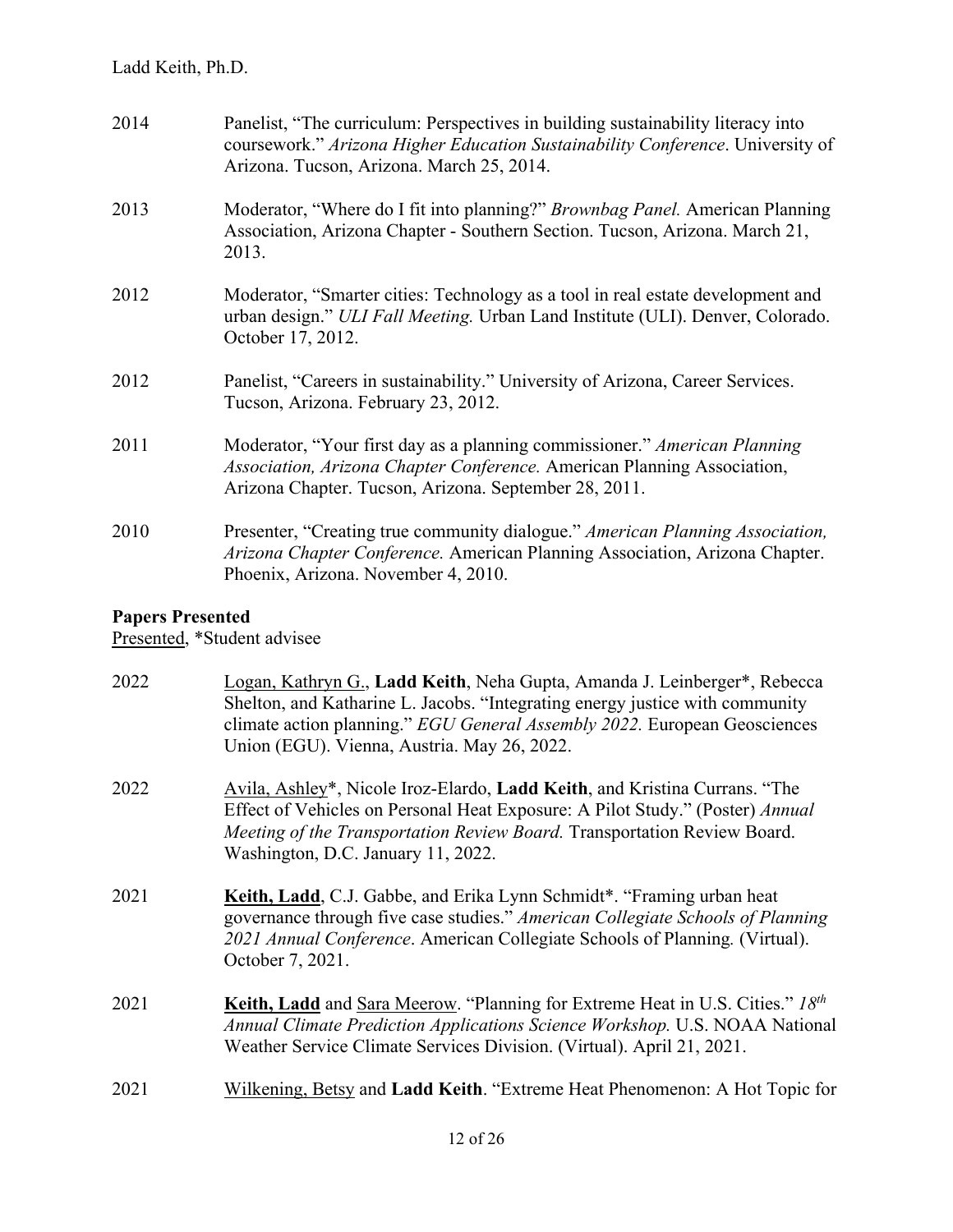|      | Teaching and Communicating." (Poster) 18 <sup>th</sup> Annual Climate Prediction<br>Applications Science Workshop. U.S. NOAA National Weather Service Climate<br>Services Division. (Virtual). April 21, 2021.                                                                                                           |
|------|--------------------------------------------------------------------------------------------------------------------------------------------------------------------------------------------------------------------------------------------------------------------------------------------------------------------------|
| 2021 | Sami, Ida* and Ladd Keith. "Increasing Heat Resilience Through Thermal<br>Comfort Assessment in Sun Link Streetcar Stops, Tucson AZ." (Poster) 18th<br>Annual Climate Prediction Applications Science Workshop. U.S. NOAA National<br>Weather Service Climate Services Division. (Virtual). April 21, 2021.              |
| 2021 | Jones, Hunter, Ladd Keith, Sara Meerow, and V. Kelly Turner. "Advancing<br>Urban Heat Resilience." NCSE Drawdown 2021 Conference. National Council<br>for Science and the Environment (NCSE) and Project Drawdown. (Virtual).<br>January 4-9, 2021.                                                                      |
| 2020 | Keith, Ladd, Ben McMahan, and Tess Wagner*. "Evaluating the Use of Urban<br>Heat Island Maps for Extreme Heat Planning." American Collegiate Schools of<br>Planning 2020 Annual Conference. (Virtual). American Collegiate Schools of<br>Planning. November 5-8, 2020.                                                   |
| 2020 | Keith, Ladd, Sara Meerow, and Tess Wagner*. "Planning for Extreme Heat: A<br>Review." Climate Adaptation Research Symposium 2020: Measuring and<br>Addressing Societal Impacts. UCLA Luskin Center for Innovation. Los Angeles,<br>California. (Virtual). September 21, 2020.                                            |
| 2020 | Meerow, Sara and Ladd Keith. "Planning for Resilience to Extreme Heat in U.S.<br>Cities." Climate Adaptation Research Symposium 2020: Measuring and<br>Addressing Societal Impacts. UCLA Luskin Center for Innovation. Los Angeles,<br>California. (Virtual). September 21, 2020.                                        |
| 2020 | Keith, Ladd and Sara Meerow. "Planning for extreme heat in U.S. cities." 18th<br>Annual Climate Prediction Applications Science Workshop. U.S. NOAA National<br>Weather Service Climate Services Division. April 15, 2020. (Postponed due to<br>$COVID-19$ )                                                             |
| 2020 | Wilkening, Betsy and Ladd Keith. "Extreme heat phenomenon: A hot topic for<br>teaching and communicating." (Poster) 18th Annual Climate Prediction<br>Applications Science Workshop. U.S. NOAA National Weather Service Climate<br>Services Division. April 14, 2020. (Postponed due to COVID-19)                        |
| 2020 | Sami, Ida* and Ladd Keith. "Design for evaluating thermal comfort along multi-<br>modal Oracle Road corridor in Tucson, Arizona." (Poster) 18th Annual Climate<br>Prediction Applications Science Workshop. U.S. NOAA National Weather<br>Service Climate Services Division. April 14, 2020. (Postponed due to COVID-19) |
| 2020 | Kirk Dimond, Nicole Iroz-Elardo, Ladd Keith, Betsy Wilkening, Ida Sami*,<br>Penelope Cottrell Crawford*, and Tess Wagner*. "Thermal Comparisons of                                                                                                                                                                       |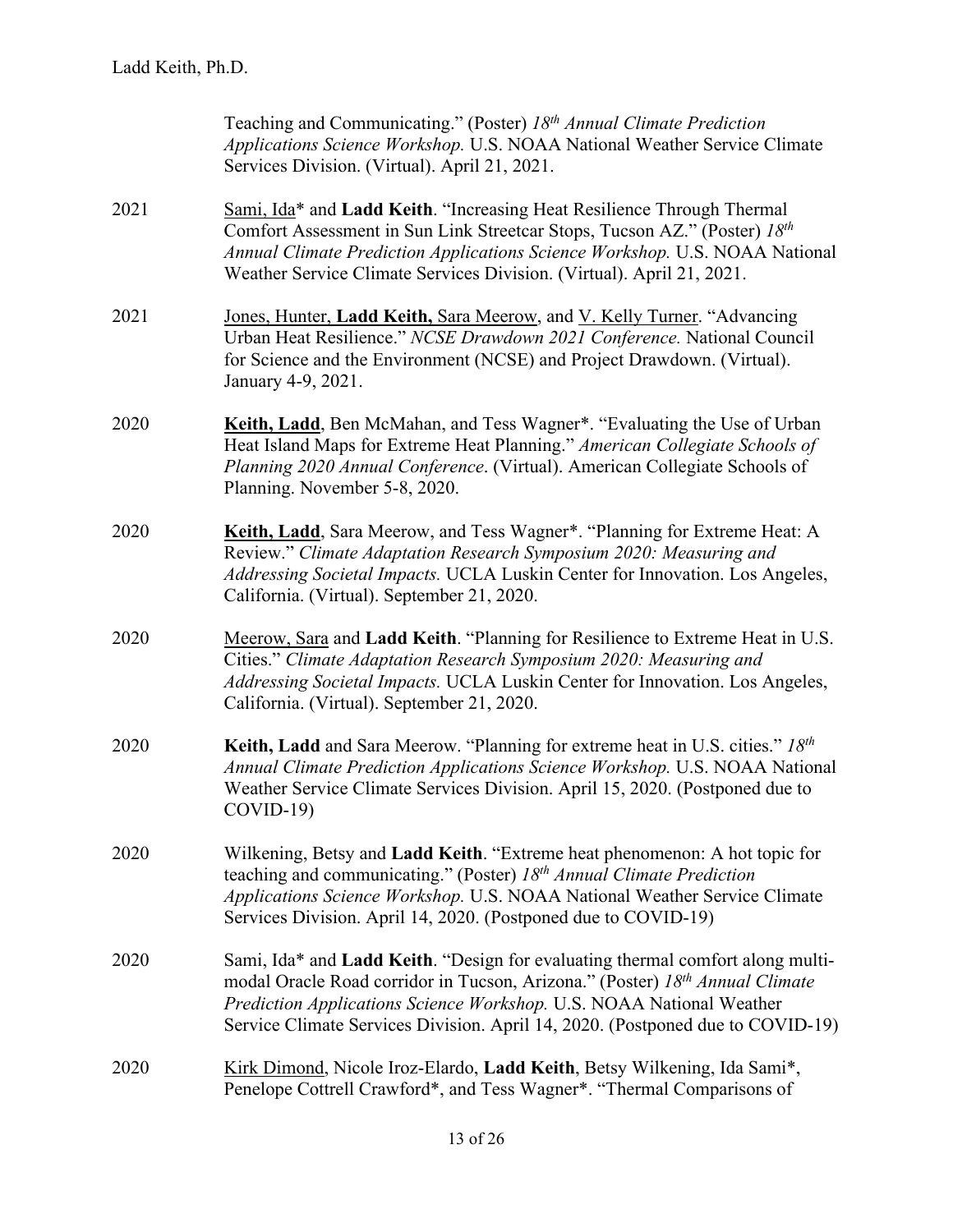|      | Microclimates of Photovoltaic Arrays and Green Infrastructure in Schools and<br>Parks." Environmental Design Research Association. April 5, 2020.                                                                                                                                                                                                                           |
|------|-----------------------------------------------------------------------------------------------------------------------------------------------------------------------------------------------------------------------------------------------------------------------------------------------------------------------------------------------------------------------------|
| 2020 | Iroz-Elardo, Nicole and Ladd Keith. "Heat and healthy habits: supporting<br>physical activity in an era of increased extreme heat risk." 2020 Active Living<br>Conference. Active Living Research. Orlando, Florida. February 5, 2020.                                                                                                                                      |
| 2020 | Sami, Ida* and Ladd Keith. "Thermal comfort assessment of multimodal<br>corridors in Tucson, Arizona to increase heat resilience." (Poster) $AMS 100th$<br>Annual Meeting $-15th$ Symposium on the Urban Environment. American<br>Meteorological Society (AMS). Boston, Massachusetts. January 15, 2020.                                                                    |
| 2019 | Austhof, Erika, Vjollca Berisha, Ben McMahan, Gigi Owen, Matthew Roach,<br>Ladd Keith, and Heidi E. Brown. "Engaging public health stakeholders in<br>climate change adaptation: Lessons learned from Maricopa County, AZ and the<br>Climate Assessment for the Southwest." Fall Meeting 2019. American<br>Geophysical Union. San Francisco, California. December 13, 2019. |
| 2019 | Wilkening, Betsy and Ladd Keith. "Phenomenon: A hot topic for teaching and<br>communicating science." (Poster) Fall Meeting 2019. American Geophysical<br>Union. San Francisco, California. December 9, 2019.                                                                                                                                                               |

#### **TEACHING**

#### **Current Courses**

Climate Action Planning - PLG 408/508 (2021-Present)

Public Participation & Dispute Resolution - PLG 497Q/597Q (2014, 2017-Present)

#### **Past Courses**

Honors College First Year Seminar - HNRS 195H (2012-2013)

Introduction to Regional Planning - PLG 301 (2009-2013)

Planning for Urban Resilience - PLG 408/508 (2018-2020)

Planning Theory - PLG 605 (2013)

Planning Theory and Practice - PLG 401A/501A (2021)

Planning Internship & Career Development Seminars - PLG 696A/B (2013-2015)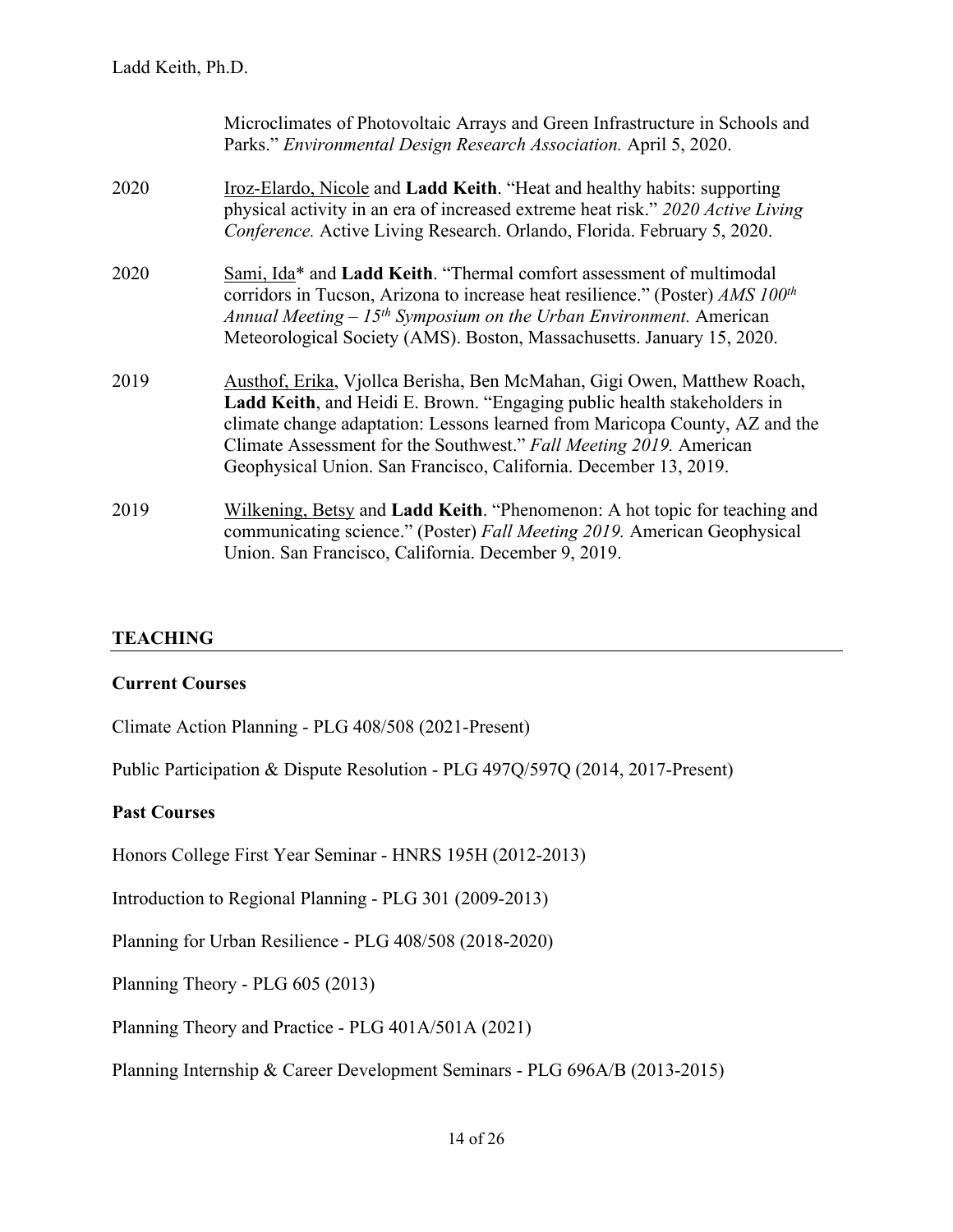Professional Communication & Presentation - SBE 202 (2013-2016)

Professional Internship Seminar - SBE 393 (2013-2016)

Senior Capstone - SBE 498 (2014-2015)

Sustainable Design & Planning - SBE 201 (2013-2015)

Sustainable Development & New Urbanism - PLG 497S/597S (2012, 2014)

# **STUDENT MENTORSHIP & SUPERVISION**

# **Doctoral Students**

Amanda Leinberger, Ph.D. in Natural Resources. (2020-Present). Committee Member

Ida Sami, Ph.D. in Arid Lands Resource Sciences. (2018-Present). Committee Chair

Joseph Iuliano, Ph.D. in Geography. (2021). Committee Co-Chair

### **Graduate Students**

Ethan C. Wissler. Master of Landscape Architecture and M.S. in Urban Planning. (2021- Present). Supervised as Roots for Resilience in Data Science Fellowship

Veronique Arguello. M.S. in Urban Planning. (2021-Present). Supervised as Indigenous Food Energy and Water Security and Sovereignty (Indige-FEWSS) Trainee

Hunter Lohse. Master of Landscape Architecture. (2021-Present). Supervised as Peace Corps Coverdell Fellow

Erika Lynn Schmidt. Master of Architecture. (2020-Present). Supervised as Graduate Research Assistant

James L. Cunningham. M.A. in Geography. (2020). Committee Member

Mark Alexander Grantham Kissinger. Master of Public Health. (2020). Internship Committee Member

Tess Wagner. Master of Landscape Architecture. (2020). Supervised as Graduate Research Assistant

Amy Webb. Master of Landscape Architecture. (2018). Supervised as Graduate Teaching Assistant

Amanda Maass. M.S. in Planning. (2017). Supervised as Graduate Research Assistant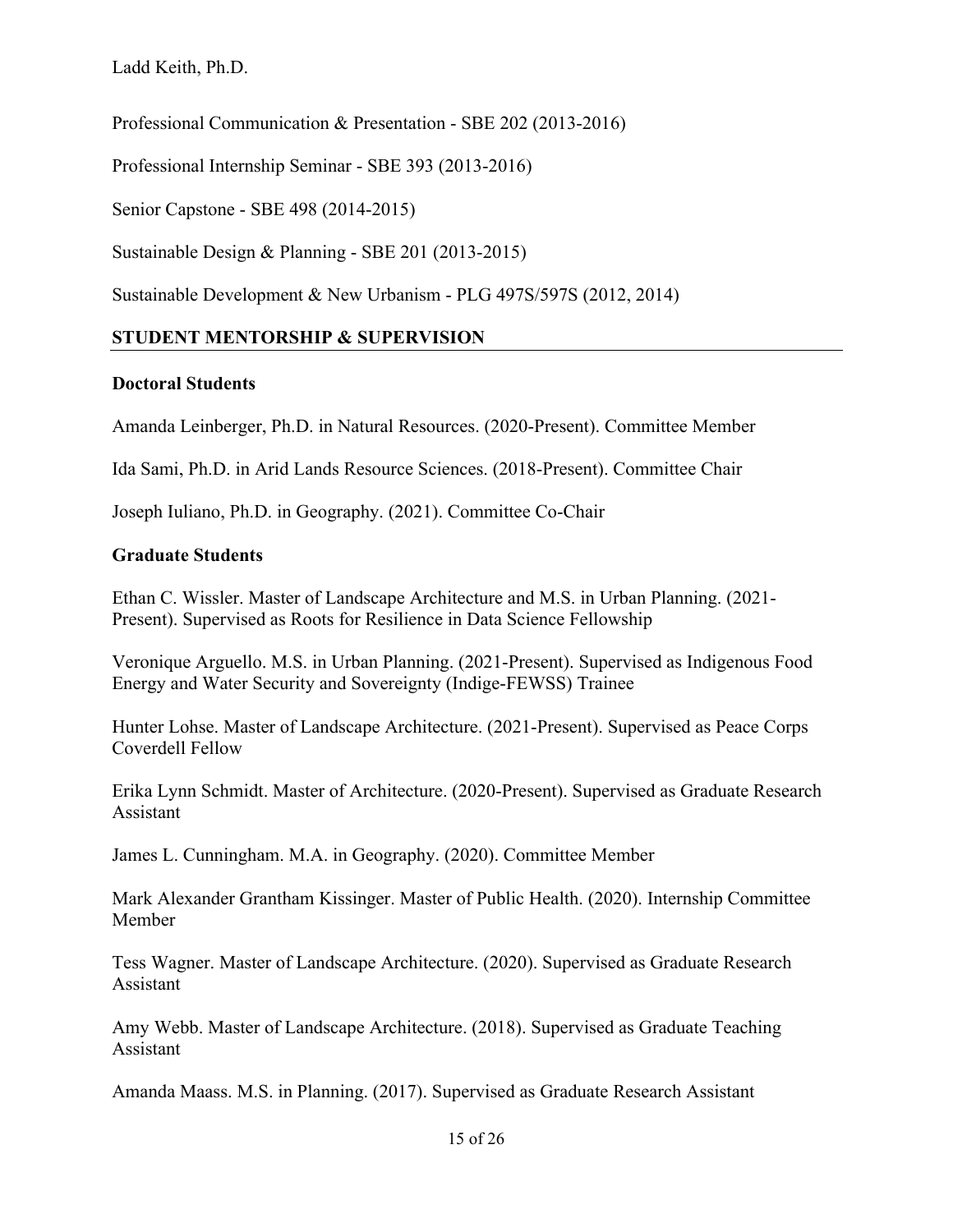Brianna Addotta. M.S. in Planning. (2016). Supervised as Graduate Teaching Assistant

Joseph Iuliano. M.S. in Planning. (2015). Supervised as Graduate Teaching Assistant.

Robert Busick. M.S. in Planning. (2015). Supervised as Graduate Teaching Assistant.

Sally Harris. M.S. in Planning. (2014). Supervised as Graduate Teaching Assistant.

# **Undergraduate Students**

Walker Norris. B.A. in Business (Sustainability) at Arizona State University. (2021). Honors Thesis Committee Member

Tyler Louis Wardell. B.S. in Sustainable Built Environments. (2020). Senior Capstone Mentor

# **SERVICE AND OUTREACH**

# **Professional Memberships**

2020-Present American Society of Adaptation Professionals (ASAP)

2009-Present Association of Collegiate Schools of Planning (ACSP)

2005-Present Urban Land Institute (ULI), Full Member

2003-Present American Planning Association (APA)

# **Journal Review Activity**

AGU Advances (2022), Environmental Health Perspectives (2021, 2022), Environmental Science & Technology (2021), International Journal of Disaster Risk Reduction (2019), Journal of Climate Change and Health (2021), Journal of Planning Practice & Research (2019), Journal of the American Planning Association (2020), Journal of Planning Literature (2020, 2021, 2022), Landscape and Urban Planning (2022), Natural Hazards (2021), Oxford Open Climate Change (2021), PNAS Nexus (2022), Sustainable Production and Consumption (2020), Urban Ecosystems (2022)

# **Grant Review Activity**

National Science Foundation (NSF) (2022)

# **National and International Service**

2022-Present Member, Management Committee. Global Heat Health Information Network (GHHIN).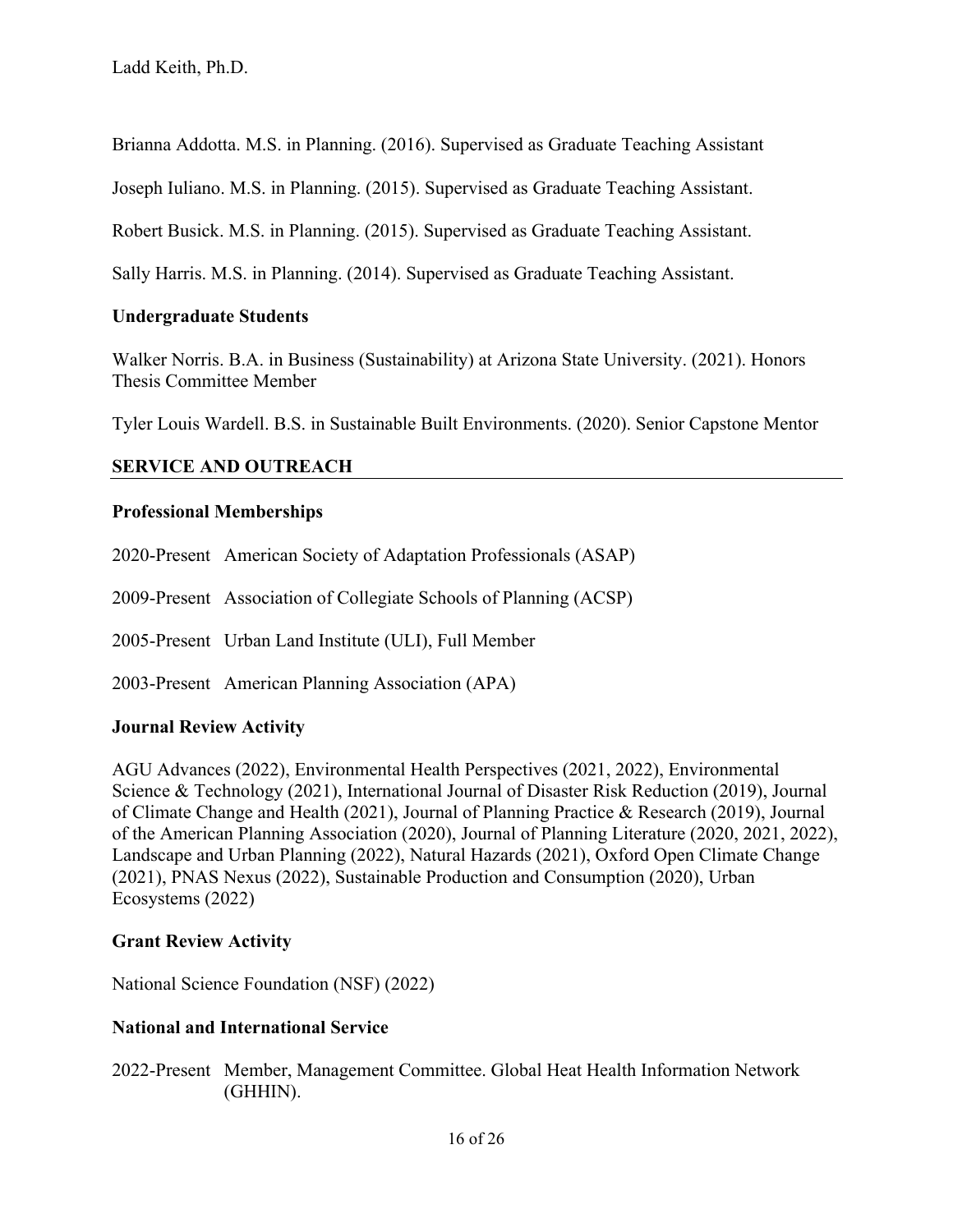| 2019-Present Lead, UA Extreme Heat Network, University of Arizona. |
|--------------------------------------------------------------------|
|--------------------------------------------------------------------|

2018-Present Member, Advisory Team. Southwest Practitioners Adaptation Network (SPAN). 2020 Lead Workshop Organizer, Advancing the Theory and Practice of Urban Heat Resilience. Aspen Global Change Institute. October 19-20, 2020. 2020 Chair, Advisory Service Panel. Climate Resilience for Dallas, TX. Sponsored by City of Dallas. Urban Land Institute. August 10-12, 2020. 2020 Lead, Urban Dialogue and Masterclass and Member, Planning Team. Virtual Heat Health Forum 2020. Global Heat Health Information Network (GHHIN). 2019 Chair, Advisory Service Panel. Urban waterfront resilience for Miami, FL. Sponsored by City of Miami and Miami Downtown Authority. Urban Land Institute. June 2-7, 2019. 2018 Member, Advisory Team. American Society of Adaptation Professionals – Southwest Adaptation Forum (SWAF). 2018 Chair, Advisory Service Panel. Leveraging transit for economic development for Jacksonville, FL. Sponsored by Jacksonville Transportation Authority. Urban Land Institute. June 17-22, 2018. 2014-2017 Founding Advisory Board Member, Center for Sustainability, Urban Land Institute. 2012-2017 Council Member, Sustainable Development Council. Urban Land Institute. 2016 Vice Chair, Advisory Service Panel. Resilient active transportation system for El Paso, TX. Sponsored by City of El Paso, El Paso Metropolitan Planning Organization, County of El Paso, and Borderplex Alliance. Urban Land Institute. November 13-18, 2016. 2015 Panel Member, Advisory Service Panel. Resilience for St. Tammany Parish, LA. Sponsored by St. Tammany Parish and Greater New Orleans, Inc. Urban Land Institute. December 6-11, 2015. 2012 Guest, Sustainable Development Council. Spring Meeting, Urban Land Institute. 2011 Guest, Community Development Council - Silver Flight. Fall Meeting, Urban Land Institute. 2011 Guest, Small Scale Development Council - Gold Flight. Spring Meeting, Urban Land Institute.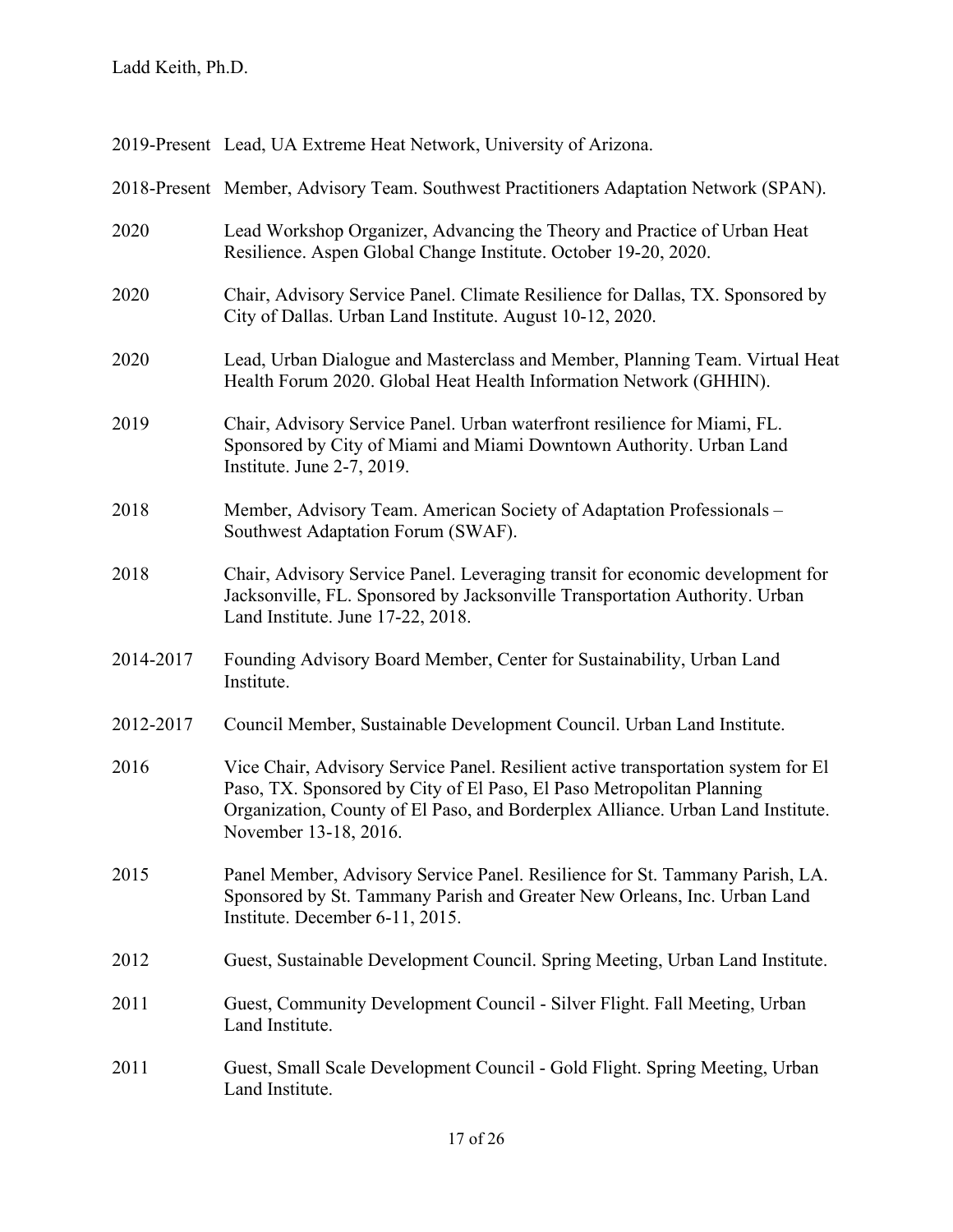# **State and Local Service**

|                                            | 2014- Present Academic Liaison, Board of Directors. American Planning Association, Arizona<br>Chapter.                                   |  |
|--------------------------------------------|------------------------------------------------------------------------------------------------------------------------------------------|--|
| 2019                                       | Member, 2019 State Conference Committee. American Planning Association,<br>Arizona Chapter.                                              |  |
| 2011-2019                                  | Planning Commissioner, City of Tucson Planning Commission.                                                                               |  |
| 2013-2015                                  | Member, Infill Development District Subcommittee, City of Tucson Planning<br>Commission.                                                 |  |
| 2013-2014                                  | Chair, City of Tucson Planning Commission.                                                                                               |  |
| 2012-2013                                  | Chair, Urban Land Institute - Southern Arizona.                                                                                          |  |
| 2012-2013                                  | Member, Advisory Board. Urban Land Institute – Arizona.                                                                                  |  |
| 2011                                       | Member, Public Policy Committee. Metropolitan Pima Alliance.                                                                             |  |
| 2010-2011                                  | Member, Conference Committee. American Planning Association, Arizona<br>Chapter.                                                         |  |
| 2005-2011                                  | Founding Member and Co-Chair, Young Leaders Group. Urban Land Institute -<br>Southern Arizona.                                           |  |
| 2009-2010                                  | Member, Events Committee. Metropolitan Pima Alliance.                                                                                    |  |
| 2007-2008                                  | Board Member & Community Facilitator, Cochise County Envision 2020.                                                                      |  |
| <b>University and Departmental Service</b> |                                                                                                                                          |  |
|                                            | 2021-Present Elected Representative, Council of Faculty Members (CFM), College of<br>Architecture, Planning, and Landscape Architecture. |  |
|                                            | 2021-Present Member, Executive Committee, Arid Lands Resource Science (ALRS), Graduate<br>Interdisciplinary Program (GIDP).              |  |
|                                            | 2020-Present Member, AZ Online Faculty Advisory Committee, Arizona Online.                                                               |  |
|                                            | 2018-Present Member, Advisory Team. Center for Climate Change Adaptation Science and<br>Solutions (CCASS).                               |  |
|                                            | 2012-Present Faculty Advisor, Graduate Planning Society.                                                                                 |  |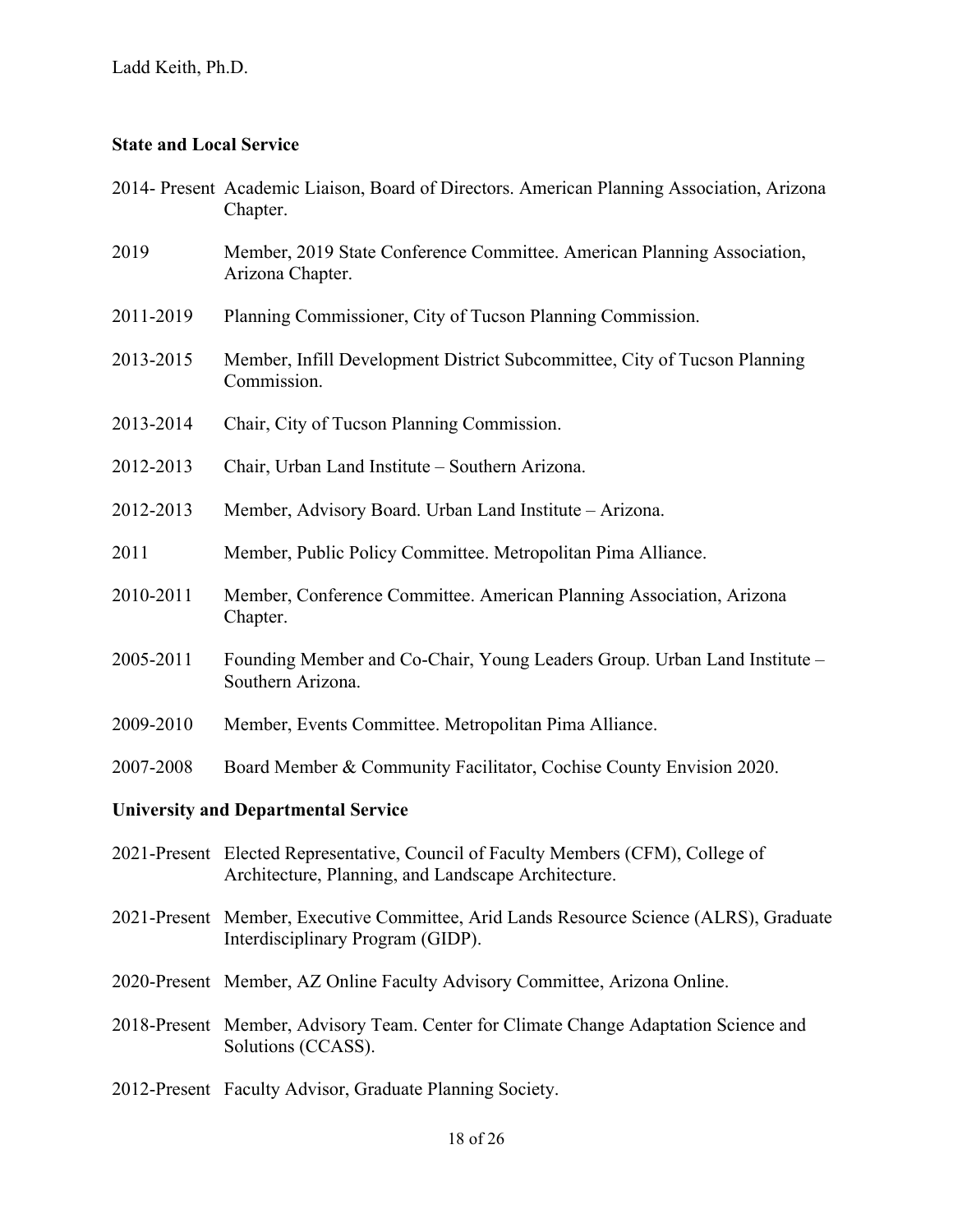| 2020-2021 | Teaching Scholar, Biosphere 2 Innovative Faculty Teaching Fellows, Biosphere<br>2.                                                                                    |
|-----------|-----------------------------------------------------------------------------------------------------------------------------------------------------------------------|
| 2020      | UC3 (University Climate Change Coalition) Mentor, Arizona Institutes for<br>Resilience.                                                                               |
| 2020      | Member, Critical Incident Response Committee (CIRC), College of Architecture,<br>Planning, and Landscape Architecture.                                                |
| 2019-2020 | Member, Instructional Designer Search Committee. College of Architecture,<br>Planning, and Landscape Architecture.                                                    |
| 2019      | Member, Marketing and Communications Manager Search Committee. College of<br>Architecture, Planning, and Landscape Architecture.                                      |
| 2019      | Member, Building a Changing World Pillar Committee. University Strategic Plan.                                                                                        |
| 2018-2019 | Member, Strategic Planning and Operations Advisory Committee. College of<br>Architecture, Planning, and Landscape Architecture.                                       |
| 2018      | Member, Instructional Designer Search Committee. College of Architecture,<br>Planning, and Landscape Architecture.                                                    |
| 2018      | Member, University Strategic Plan - Sustainability Initiative Working Group.                                                                                          |
| 2018      | Member, Doctoral Programs Task Force. College of Architecture, Planning, and<br>Landscape Architecture.                                                               |
| 2017      | Member, Recruitment Coordinator Search Committee. College of Architecture,<br>Planning, and Landscape Architecture.                                                   |
| 2016-2017 | Member, Dean Search Committee. College of Architecture, Planning, and<br>Landscape Architecture.                                                                      |
| 2016-2017 | Member, Assistant Professor of Architecture and Sustainable Built Environments<br>Search Committee. College of Architecture, Planning, and Landscape<br>Architecture. |
| 2016      | Chair, Instructional Designer Search Committee. College of Architecture,<br>Planning, and Landscape Architecture.                                                     |
| 2016      | Chair, Coordinator Search Committee. Sustainable Built Environments, College<br>of Architecture, Planning, and Landscape Architecture.                                |
| 2016      | Chair, Student Academic Success Specialist Search Committee. Sustainable Built                                                                                        |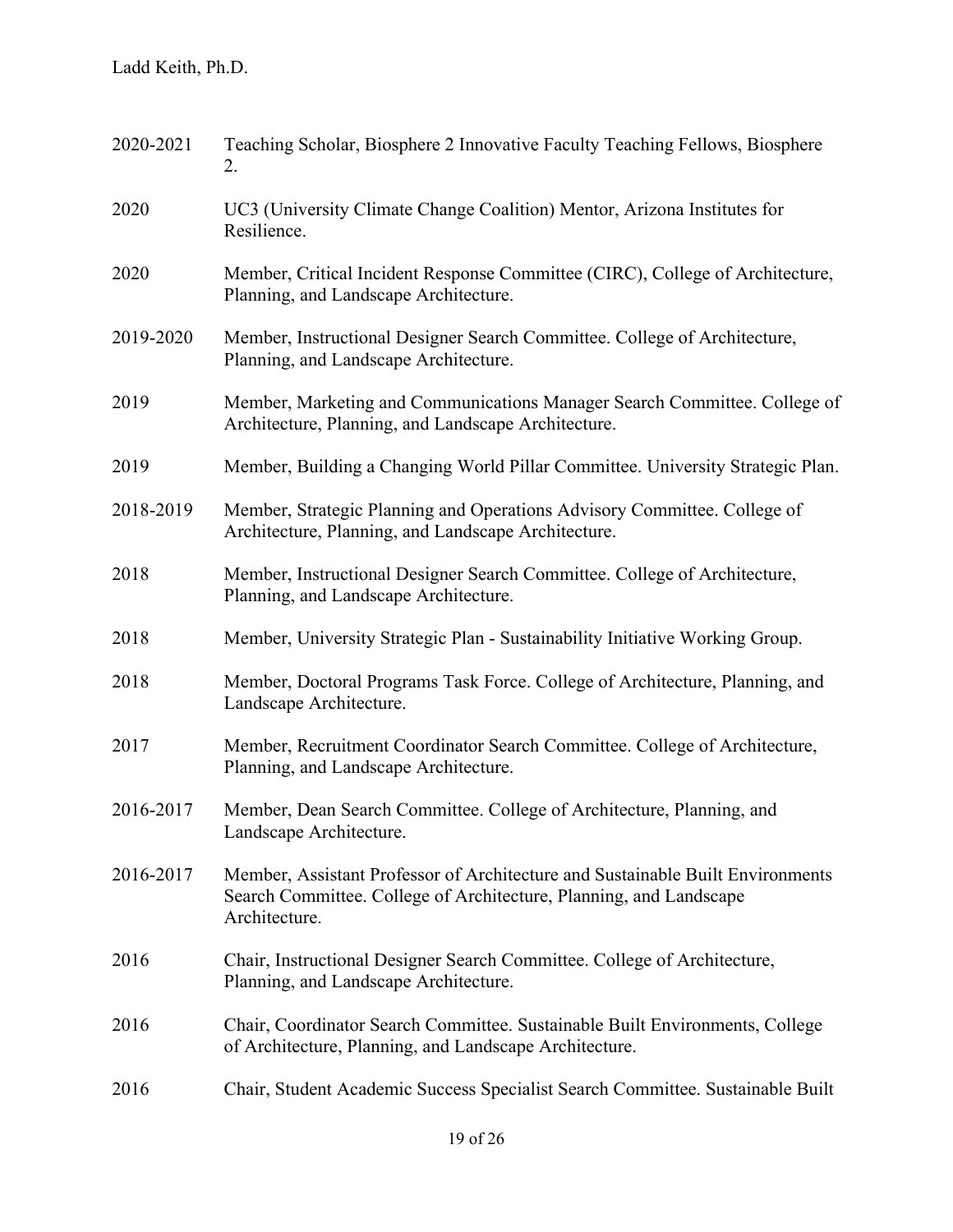|               | Environments, College of Architecture, Planning, and Landscape Architecture.                                                                                   |
|---------------|----------------------------------------------------------------------------------------------------------------------------------------------------------------|
| 2016          | Member, Office Assistant Search Committee. College of Architecture, Planning<br>and Landscape Architecture.                                                    |
| 2016          | Judge, Grad Slam. Graduate College.                                                                                                                            |
| 2013-2016     | Planning Internship Coordinator. School of Landscape Architecture and Planning,<br>College of Architecture, Planning and Landscape Architecture.               |
| 2015          | Chair, Student Academic Success Specialist Search Committee. Sustainable Built<br>Environments, College of Architecture, Planning, and Landscape Architecture. |
| 2015          | Judge, Centennial Awards. Student Affairs.                                                                                                                     |
| 2015          | Judge, UA Grad Slam. Graduate College.                                                                                                                         |
| 2015          | Member, Director R. Brooks Jeffery's 5 Year Review Committee. Drachman<br>Institute, College of Architecture, Planning and Landscape Architecture.             |
| 2015          | Member, Information Technology Support Analyst Senior Search Committee.<br>College of Architecture, Planning and Landscape Architecture.                       |
| 2015          | Faculty Co-Sponsor, Urban Land Institute Gerald D. Hines Design Competition.                                                                                   |
| 2014          | Judge, Student Showcase – Architecture, Planning, and Landscape Architecture<br>Category. Student Affairs.                                                     |
| 2013-2014     | Member, Dean Janice Cervelli's 5-Year Review Committee. College of<br>Architecture, Planning, and Landscape Architecture.                                      |
| $2013 - 2014$ | Faculty Advisor, Sustainable Built Environments Student Club.                                                                                                  |
| 2013          | Chair, Academic Advisor Search Committee. Sustainable Built Environments,<br>College of Architecture and Landscape Architecture.                               |
| 2012-2013     | Expert in Online Instruction, Speakers Bureau. Office of Instruction and<br>Assessment.                                                                        |
| 2012-2013     | Honors Professor, Honors College.                                                                                                                              |
| 2012-2013     | Member, Planning Accreditation Committee. School of Landscape Architecture<br>and Planning, College of Architecture and Landscape Architecture.                |
| 2012          | Judge, Graduate Planning Expo, School of Landscape Architecture and Planning,<br>College of Architecture and Landscape Architecture.                           |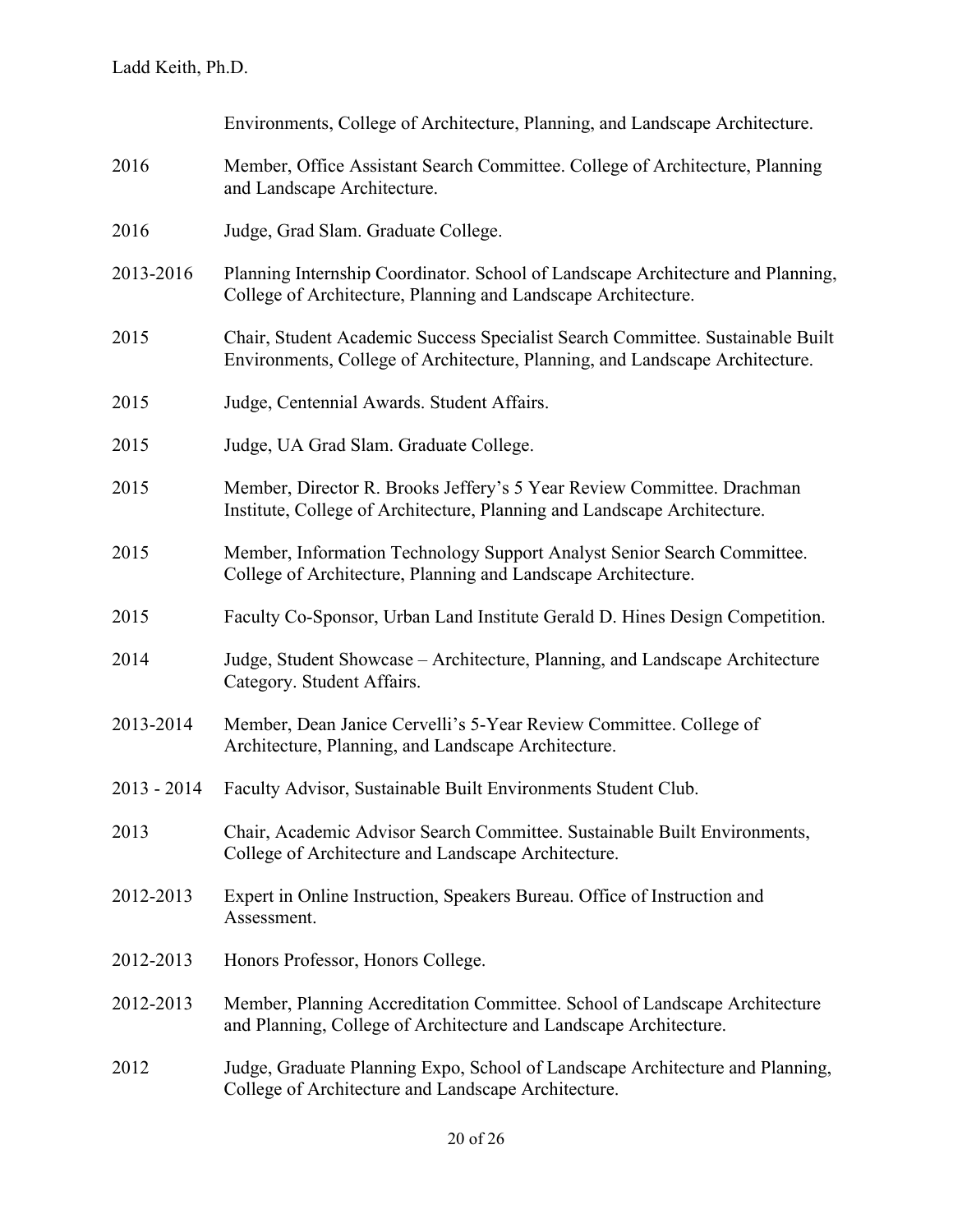2011 Member, Faculty Advisory Committee. College of Architecture and Landscape Architecture.

### **Invited Guest Lectures**

CRP 5545 Urban Adaptation to Climate Change. Cornell University (invited by Linda Shi). (Virtual). March 17, 2022.

EHS 525 Global to Local: Environmental Change and Human Health. University of Arizona (invited by Mona Arora). (Virtual). February 16, 2022.

PLG 514 Methods in Urban Planning, University of Arizona (invited by Kristi Currans). December 8, 2021.

SBE 480 Research Methods, University of Arizona (invited by Philip Stoker). (Virtual). November 17, 2021.

RNR 440/540 Climate Change Adaptation: Perspectives at the Nexus of Science, Society, & Resource Management, University of Arizona (invited by Gregg M. Garfin). (Virtual). October 14, 2021.

EHS 525 Global to Local: Environmental Change and Human Health. University of Arizona (invited by Mona Arora). (Virtual). March 24, 2021.

RNR 440/540 Climate Change Adaptation: Perspectives at the Nexus of Science, Society, & Resource Management, University of Arizona (invited by Gregg M. Garfin). (Virtual). September 24, 2020.

EVST 431 The Physical Science of Climate Change. Yale University (invited by Xuhui Lee and Peter Raymond). (Virtual). April 9, 2020.

EHS 525 Global to Local: Environmental Change and Human Health. University of Arizona (invited by Mona Arora). March 4, 2020.

LAR 623 Landscape Planning Studio and PLG 580 Environmental Spatial Analysis. University of Arizona (invited by Bo Yang). February 12, 2020.

PLG 401A/501A Planning Theory and Practice, University of Arizona (invited by Andrew Sanderford). October 29, 2019.

RNR 440/540 Climate Change Adaptation: Perspectives at the Nexus of Science, Society, & Resource Management, University of Arizona (invited by Gregg M. Garfin). September 26, 2019.

LAR 522 Landscape Analysis and PLG 580 Environmental Spatial Analysis, University of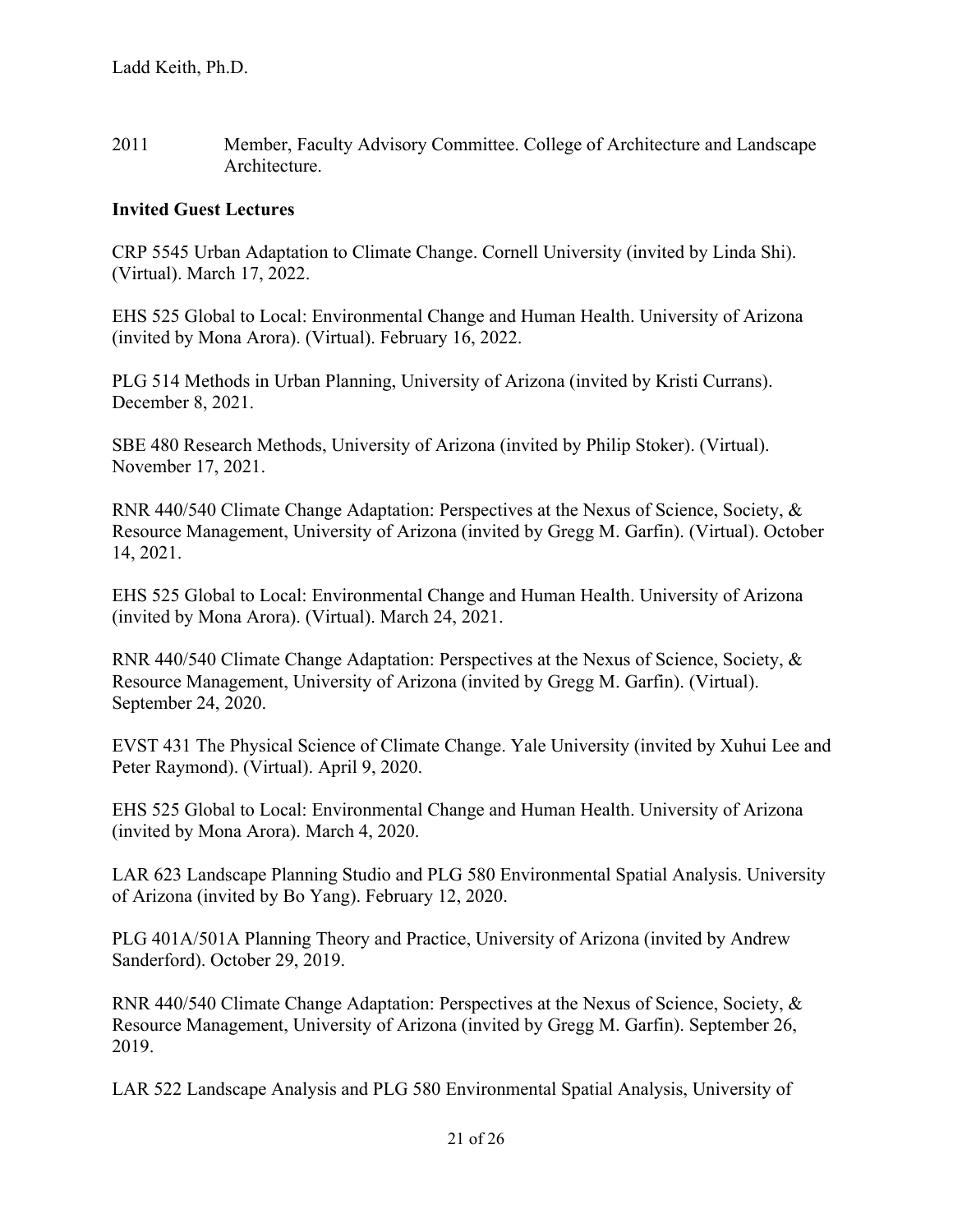Arizona (invited by Bo Yang). April 10, 2019.

PLG 256 Sustainable Cities and Societies, University of Arizona (invited by Gary Pivo). November 13, 2018.

LAR 610 Design Studio III, University of Arizona (invited by Kelly Cederberg). August 29, 2018.

PLG 256 Sustainable Cities and Societies, University of Arizona (invited by Philip Stoker). April 10, 2018.

LAR 522 Landscape Analysis and PLG 580 Environmental Spatial Analysis, University of Arizona (invited by Bo Yang). February 7, 2018.

ARC 451A Design Studio VI, University of Arizona (invited by Courtney Crosson). January 19, 2018.

PLG 256 Sustainable Cities and Societies, University of Arizona (invited by Gary Pivo). October 17, 2017.

Judge, ARC 451A Design Studio VI, University of Arizona (invited by Courtney Crosson). May, 4, 2017.

ARC 451A Design Studio VI, University of Arizona (invited by Courtney Crosson). April 19, 2017.

PLG 497s/597s Sustainable Development and New Urbanism, University of Arizona (invited by Philip Stoker). October 10, 2016.

ARC 101 Foundation Studio, University of Arizona (invited by Annie Kurtin). September 15, 2016.

SBE 195A Introduction to Sustainability, University of Arizona (invited by Michael Esser). September 7, 2016.

GEOG 302 Introduction to Sustainable Development, University of Arizona (invited by Casey Lynch). June 1, 2016.

PLG 412/512 Comprehensive Planning and Land Use Controls, University of Arizona (invited by Arlie Adkins). February 20, 2014.

Judge, GEOG 302 Introduction to Sustainable Development, University of Arizona (invited by Linda Samuels). December 19, 2013.

Judge, PLG 515 Design Studio I, University of Arizona (invited by Oscar Blazquez). December 10, 2013.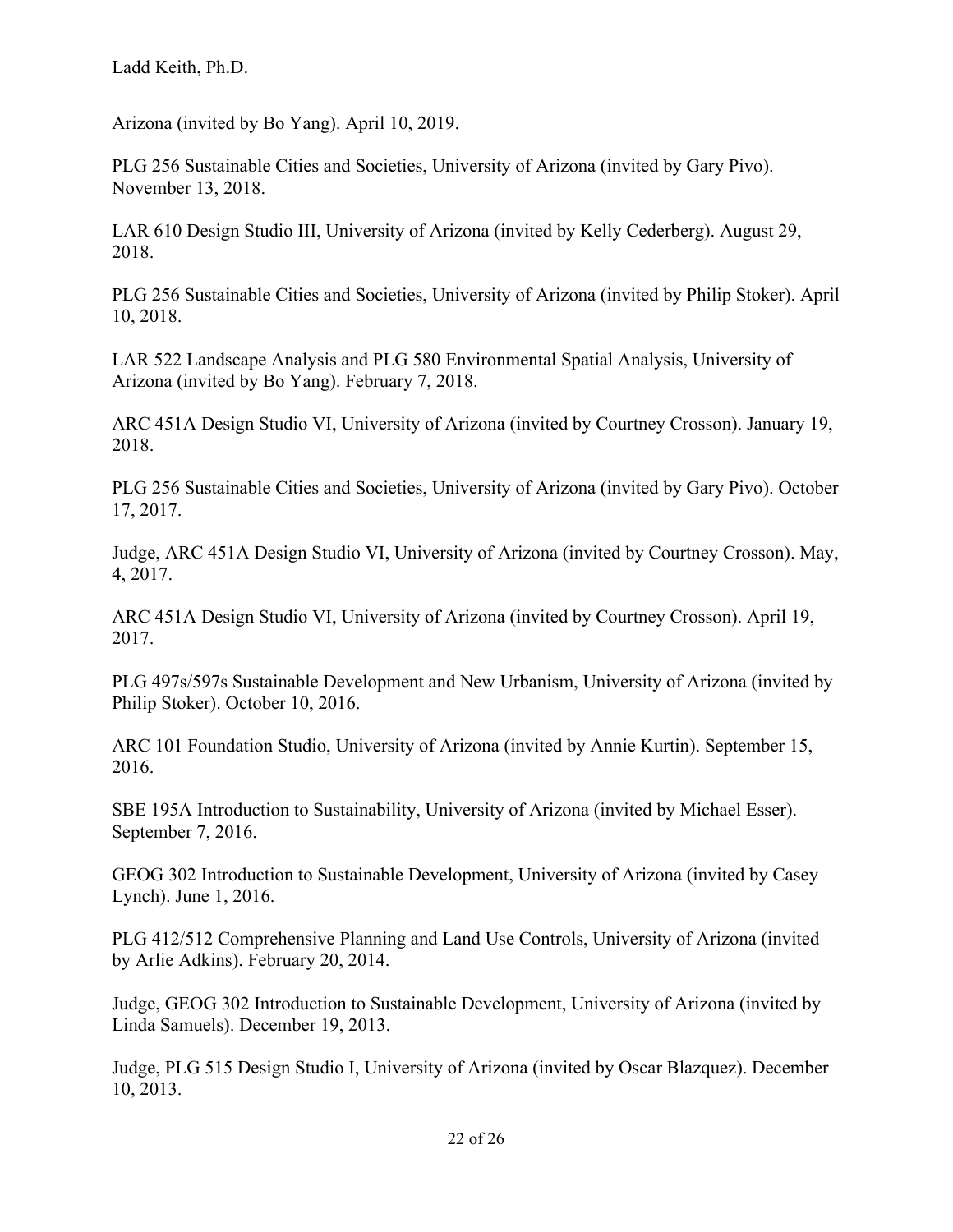PLG 514 Analytic Methods in Planning and Strategic Management, University of Arizona (invited by Arlie Adkins). October 3, 2013.

Online Education Project – June Intensive Workshop, Office of Instruction and Assessment, University of Arizona (invited by Susan Howell). June 3, 2013.

PLG 412/512 Comprehensive Planning and Land Use Controls, University of Arizona (invited by Iris Patten). April 19, 2012.

Teaching Online, Office of Instruction and Assessment, University of Arizona (invited by Gretchen Gibbs). March 7, 2012.

Teaching Online, Office of Instruction and Assessment, University of Arizona (invited by Gretchen Gibbs). November 2, 2011.

Teaching Online, Office of Instruction and Assessment, University of Arizona (invited by Gretchen Gibbs). October 20, 2011.

LAR 660 Professional Practice, University of Arizona (invited by Elizabeth Scott). September 23, 2011.

# **MEDIA**

# **Podcasts**

Parsons, Doug. ["'Planning for Urban Heat Resilience' with Dr. Ladd Keith and Dr. Sara](https://www.americaadapts.org/episodes/planning-for-urban-heat-resilience-with-dr-ladd-keith-and-dr-sara-meerow)  [Meerow."](https://www.americaadapts.org/episodes/planning-for-urban-heat-resilience-with-dr-ladd-keith-and-dr-sara-meerow) *America Adapts: The Climate Change Podcast.* May 9, 2022.

Murphy-Darling, Gina. "It is Getting Hot in Here – Building Resilience to Address Extreme [Heat."](https://www.mrsgreensworld.com/podcast/it-is-getting-hot-in-here-building-resilience-to-address-extreme-heat/) *Mrs. Green's World.* March 7, 2022.

LeRoy, Sarah. ["Extreme Heat](https://rainorshine.buzzsprout.com/1136681/9117743-extreme-heat-urban-planning) & Urban Planning." *Come Rain or Shine Podcast.* September 1, 2021.

Parsons, Doug. ["Extreme Heat in the News, Naming Heat Waves, Thermal Equity and more](https://www.americaadapts.org/episodes/extreme-heat-in-the-news-naming-heat-waves-thermal-equity-and-more-with-dr-ladd-keith) with [Dr. Ladd Keith."](https://www.americaadapts.org/episodes/extreme-heat-in-the-news-naming-heat-waves-thermal-equity-and-more-with-dr-ladd-keith) *America Adapts: The Climate Change Podcast.* July 5, 2021.

Parsons, Doug. ["The 2020 Climate Year in](https://www.americaadapts.org/episodes/the-2020-climate-year-in-review-episode) Review Episode." *America Adapts: The Climate Change Podcast.* December 30, 2020.

Dougherty, Anne. ["A Discussion on Redlining and Urban Heat."](https://soundcloud.com/illumeadvising/a-discussion-on-redlining-and-urban-heat) *Current: An Energy Podcast.* September 25, 2020.

Ford, Jon. ["Heat, Health, and COVID-19."](https://www.podbean.com/media/share/pb-b23bg-e1acfd) *The Vitalyst Spark Podcast.* June 30, 2020.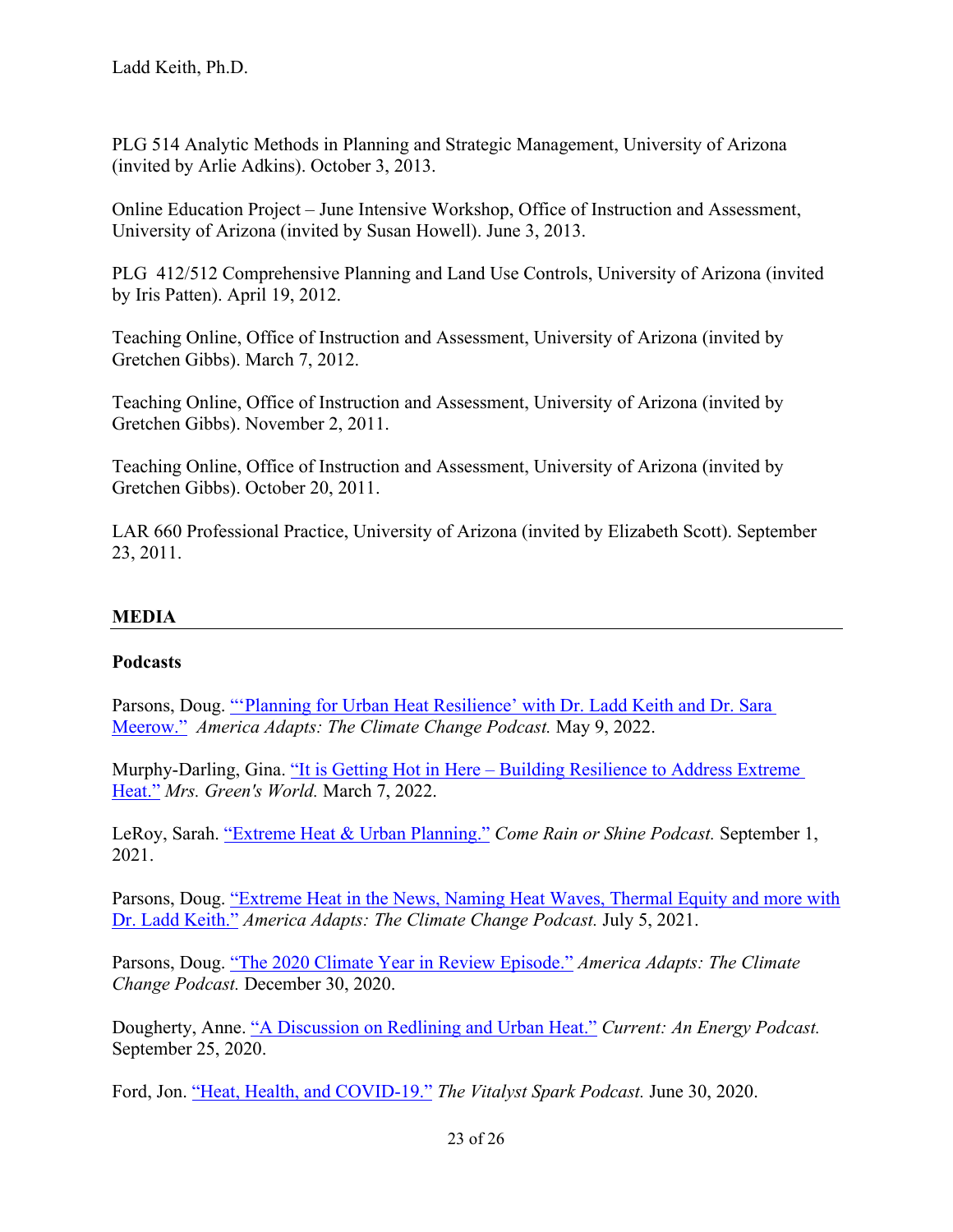Parsons, Doug. ["Fundamentals of Extreme Heat and Climate](https://www.americaadapts.org/episodes/fundamentals-of-extreme-heat-and-climate-change-with-dr-ladd-keith-of-university-of-arizona) Change with Dr. Ladd Keith of [University of Arizona."](https://www.americaadapts.org/episodes/fundamentals-of-extreme-heat-and-climate-change-with-dr-ladd-keith-of-university-of-arizona) *America Adapts: The Climate Change Podcast.* January 12, 2020.

Parsons, Doug. ["End-of-the-Year](https://www.americaadapts.org/episodes/2018/12/14/end-of-the-year-holiday-special-top-climate-stories-and-preview-of-2019-national-adaptation-forum) Holiday Special." *America Adapts: The Climate Change Podcast*. December 14, 2018. **Interviews**

Antoniou, Luke. ["Urban heat is an invisible threat – resilience against it shouldn't be."](https://www.smartcitiesworld.net/climate-action/climate-action/urban-heat-is-an-invisible-threat--resilience-against-it-shouldnt-be-7737) *SmartCitiesWorld.* May 27, 2022.

Elbein, Saul and Sharon Udasin. ["Equilibrium/Sustainability – Texans cut off."](https://thehill.com/policy/equilibrium-sustainability/3483709-equilibrium-sustainability-letting-weeds-run-wild/) *The Hill*. May 10, 2022.

Vock, Daniel C. ["How Cities are Trying to Combat the Nation's Deadliest Weather Risk."](https://www.route-fifty.com/infrastructure/2022/04/how-cities-are-trying-combat-nations-deadliest-weather-risk/366146/) *Route Fifty.* April 26, 2022.

Elbein, Saul and Sharon Udasin. ["Equilibrium/Sustainability - Cities need to do more to confront](https://thehill.com/policy/equilibrium-sustainability/599838-equilibrium-sustainability-us-agency-killed-400k-native/)  [deadly heat: study."](https://thehill.com/policy/equilibrium-sustainability/599838-equilibrium-sustainability-us-agency-killed-400k-native/) *The Hill*. March 25, 2022.

Ramirez, Jasmine. ["Tucson pushes toward climate action goal."](https://www.kold.com/2022/02/18/tucson-pushes-toward-climate-action-goal/) *KOLD News 13.* February 17, 2022.

Brodie, Mark. ["City planners have tools to deal with heat. A new survey finds many may not be](https://kjzz.org/content/1753240/city-planners-have-tools-deal-heat-new-survey-finds-many-may-not-be-using-them)  [using them."](https://kjzz.org/content/1753240/city-planners-have-tools-deal-heat-new-survey-finds-many-may-not-be-using-them) *KJZZ's The Show.* February 4, 2022.

Smith, Dana. ["What's old is new again."](https://www.hothouse.solutions/archive-blog/the-doctor-who-diagnosed-climate-chage) *Hothouse Solutions*. November 29, 2021.

Devera, Jobeth. ["Will More Cities Hire a Chief Heat Officer?"](https://www.lx.com/environment/will-more-cities-hire-a-chief-heat-officer/45574) *NBC LX*. November 24, 2021.

Brey, Jared. ["Facing Our New Climate Reality."](https://www.dwell.com/article/facing-our-new-climate-reality-f7bfe40e) *Dwell Magazine.* November 16, 2021.

Smith, Dana. ["Should air conditioning be a human right?"](https://www.hothouse.solutions/archive-blog/cop26-its-done) *Hothouse Solutions*. November 16, 2021.

Staletovich, Jenny. ["South Florida is getting hotter. But planners say there's a data gap in finding](https://www.wlrn.org/news/2021-11-10/south-florida-is-getting-hotter-but-planners-say-theres-a-data-gap-in-finding-solutions)  [solutions."](https://www.wlrn.org/news/2021-11-10/south-florida-is-getting-hotter-but-planners-say-theres-a-data-gap-in-finding-solutions) *WLRN's The Daily.* November 10, 2021.

Blaze Baum, Kathryn and Matthew McClearn. ["Extreme, deadly heat in Canada is going to](https://www.theglobeandmail.com/canada/article-extreme-deadly-heat-in-canada-is-going-to-come-back-and-worse-will-we/)  [come back, and worse. Will we be ready?"](https://www.theglobeandmail.com/canada/article-extreme-deadly-heat-in-canada-is-going-to-come-back-and-worse-will-we/) *The Globe and Mail.* September 25, 2021.

Brodie, Mark. "'No Safe Place On The [Planet From Heat': Extreme Heat Is Becoming National](https://kjzz.org/content/1715313/no-safe-place-planet-heat-extreme-heat-becoming-national-issue)  [Issue."](https://kjzz.org/content/1715313/no-safe-place-planet-heat-extreme-heat-becoming-national-issue) *KJZZ's The Show.* September 9, 2021.

Tucker-Smith, Owen. ["Neighbor wasting water? Is 'water shaming' the answer?"](https://www.sltrib.com/news/environment/2021/07/12/neighbor-wasting-water-is/) *The Salt Lake Tribune*. July 21, 2021.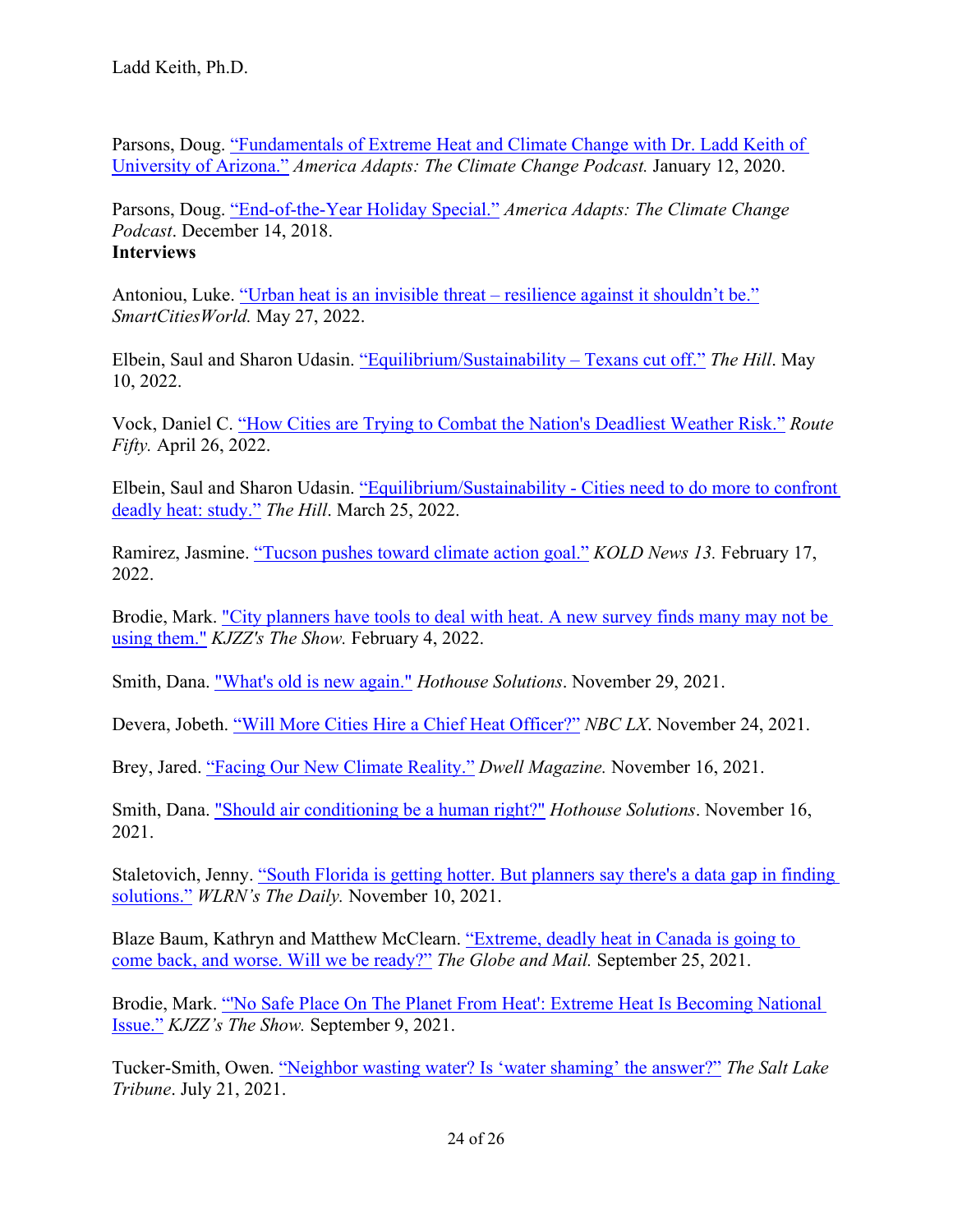O'Donnell, Tim. "How [will cities adapt to extreme heat?"](https://theweek.com/news/1002508/how-will-cities-adapt-to-extreme-heat) *The Week*. July 12, 2021.

Quinn, Destiny. ["Protecting yourself during extreme](https://kvoa.com/news/2021/07/01/protecting-yourself-during-extreme-heat/) heat." *KVOA News 4.* July 1, 2021.

Mittan, Kyle. ["Keeping Homes and Cities Cool in Extreme Heat."](https://news.arizona.edu/story/keeping-homes-and-cities-cool-extreme-heat) *University of Arizona, University Communications.* June 23, 2021.

Ramirez, Jasmine. ["MONSOON 2021: Hiking in heat can have deadly repercussions in southern](https://www.kold.com/2021/06/14/monsoon-2021-hiking-heat-can-have-deadly-repercussions-southern-arizona/)  [Arizona."](https://www.kold.com/2021/06/14/monsoon-2021-hiking-heat-can-have-deadly-repercussions-southern-arizona/) *KOLD News 13.* June 14, 2021.

Root, Tik. ["Heat and Smog Hit Low-Income Communities and People of Color Hardest,](https://www.washingtonpost.com/climate-environment/2021/05/25/heat-inequality-climate-change/)  [Scientists Say."](https://www.washingtonpost.com/climate-environment/2021/05/25/heat-inequality-climate-change/) *The Washington Post*. May 25, 2021.

Maher, Savannah. "EPA Publishes Climate Change Report For First Time Since 2016." *KUNM/The Mountain West News Bureau.* May 14, 2021.

Davis, Tony. ["Tucson's south side is a blistering heat island, study finds."](https://tucson.com/news/local/tucsons-south-side-is-a-blistering-heat-island-study-finds/article_49c18a5b-0d9b-5528-acd5-5f578373d225.html) *The Arizona Daily Star.* April 3, 2021.

Hethcock, Bill. ["Will Dallas see wave of HQ relocations](https://www.bizjournals.com/dallas/news/2021/02/24/dallas-corporate-relocations-power-outages.html) slow after power outages and grid [failures?"](https://www.bizjournals.com/dallas/news/2021/02/24/dallas-corporate-relocations-power-outages.html) *Dallas Business Journal.* February 24, 2021.

Hethcock, Bill. "How to [rebuild a Dallas neighborhood after severe tornado."](https://www.bizjournals.com/dallas/news/2021/02/22/tornado-dallas-dart-station-walnut-hill.html) *Dallas Business Journal.* February 22, 2021.

Kempe, Ysabelle. ["In Las Vegas, hotter days will impact lower-income, Black and Brown](https://climate-xchange.org/2020/12/01/in-las-vegas-hotter-days-will-impact-lower-income-black-and-brown-residents-the-most/)  [residents the most"](https://climate-xchange.org/2020/12/01/in-las-vegas-hotter-days-will-impact-lower-income-black-and-brown-residents-the-most/) *ClimateXChange.* December 1, 2020.

Brocious, Ariana. "The [risks of severe heat."](https://news.azpm.org/p/news-topical-nature/2020/9/4/179760-the-risks-of-severe-heat/) *Arizona Public Media*. September 4, 2020.

Reznick, Alisa and Nick O'Gara. ["'Feels like the end of the world': Tucson grapples with record](https://news.azpm.org/p/news-articles/2020/9/3/179724-feels-like-the-end-of-the-world-tucson-grapples-with-record-heat-during-pandemic/)  [heat during pandemic."](https://news.azpm.org/p/news-articles/2020/9/3/179724-feels-like-the-end-of-the-world-tucson-grapples-with-record-heat-during-pandemic/) *Arizona Public Media*. September 3, 2020.

Kutz, Jessica. ["Extreme heat is here, and it's deadly."](https://www.hcn.org/issues/52.9/south-climate-change-extreme-heat-is-here-and-its-deadly) *High Country News.* September 1, 2020.

McGee, Earyn. "Heat [and virus bring a double threat to vulnerable populations."](https://www.reviewjournal.com/life/health/heat-and-virus-bring-a-double-threat-to-vulnerable-populations-2070804/) *Las Vegas Review-Journal.* July 9, 2020.

Patel, Rudri Bhatt. "What Desert Cities Can Teach Us About Water." *JSTOR Daily.* October 8, 2019. Access:<https://daily.jstor.org/what-desert-cities-can-teach-us-about-water/>

Panchuk, Kerri. ["Heat Wave: How Rising Temperatures In Urban](https://www.bisnow.com/dallas-ft-worth/news/construction-development/heat-wave-how-rising-temperatures-in-urban-heat-islands-are-challenging-and-inspiring-developers-100702) Heat Islands Are Challenging [And Inspiring Developers."](https://www.bisnow.com/dallas-ft-worth/news/construction-development/heat-wave-how-rising-temperatures-in-urban-heat-islands-are-challenging-and-inspiring-developers-100702) *Bisnow Dallas-Fort Worth.* September 8, 2019.

Brodie, Mark. "Report: Extreme Heat Is [A Problem Nationwide, Not Just In](https://kjzz.org/content/1154791/report-extreme-heat-problem-nationwide-not-just-desert-cities) Desert Cities."